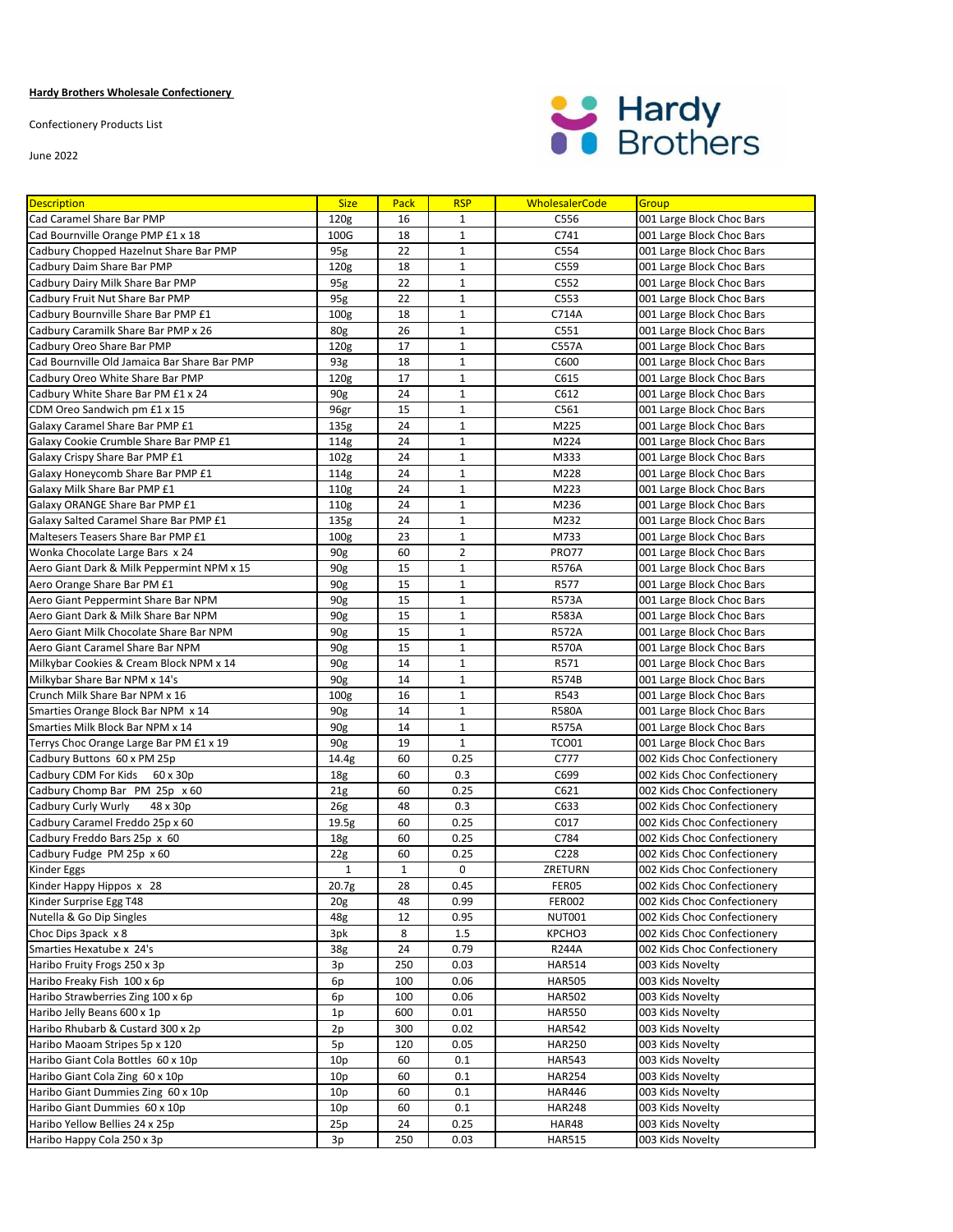| Haribo Heart Throbs 250 x 3p                  | 3p              | 250 | 0.03         | <b>HAR511</b> | 003 Kids Novelty |
|-----------------------------------------------|-----------------|-----|--------------|---------------|------------------|
| Haribo Terrific Turtles 250 x 3p              | 3p              | 250 | 0.03         | <b>HAR512</b> | 003 Kids Novelty |
| Haribo Bubblegum Zing 100 x 6p                | 6p              | 100 | 0.06         | <b>HAR500</b> | 003 Kids Novelty |
| Haribo Cherries Zing 100 x 6p                 | 6p              | 100 | 0.06         | <b>HAR504</b> | 003 Kids Novelty |
| Haribo Fruit Rotella 100 x 6p                 | 6p              | 100 | 0.06         | <b>HAR507</b> | 003 Kids Novelty |
| Haribo Giant Strawberries 100 x 6p            | 6p              | 100 | 0.06         | <b>HAR501</b> | 003 Kids Novelty |
| Haribo Happy Cherries 100 x 6p                | 6p              | 100 | 0.06         | <b>HAR503</b> | 003 Kids Novelty |
| Haribo Starfish 100 x 6p                      | 6p              | 100 | 0.06         | <b>HAR506</b> | 003 Kids Novelty |
| Sweetzone 1p Fried Eggs x 600                 | 1 <sub>p</sub>  | 600 | 0.01         | SWZ023        | 003 Kids Novelty |
| Sweetzone 1p Foam Strawberries x 600          | 1p              | 600 | 0.01         | SWZ024        | 003 Kids Novelty |
| Sweetzone 1p Fizzy Tongues x 600              | 1p              | 600 | 0.01         | SWZ025        | 003 Kids Novelty |
| Sweetzone 1p Fizzy Magic Mushrooms x 600      | 1p              | 600 | 0.01         | SWZ027        | 003 Kids Novelty |
| Sweetzone 1p Sugar Kisses x 600               | 1p              | 600 | 0.01         | SWZ029        | 003 Kids Novelty |
| Sweetzone 1p Rainbow Belts x 600              | 1p              | 600 | 0.01         | SWZ016        | 003 Kids Novelty |
| Sweetzone 1p Rainbow Mini Pencils x 600       | 1p              | 600 | 0.01         | SWZ017        | 003 Kids Novelty |
| Sweetzone 1p Strawberry Puffs x 600           | 1p              | 600 | 0.01         | SWZ019        | 003 Kids Novelty |
| Sweetzone 1p Cola Bottles x 600               | 1p              | 600 | 0.01         | SWZ003        | 003 Kids Novelty |
| Sweetzone 1p Fizzy Blue Bottles x 600         | 1 <sub>p</sub>  | 600 | 0.01         | SWZ004        | 003 Kids Novelty |
| Sweetzone 1p Foam Blue Raspberry x 600        | 1p              | 600 | 0.01         | SWZ005        | 003 Kids Novelty |
| Sweetzone 1p Fruity Hearts x 600              | 1 <sub>p</sub>  | 600 | 0.01         | SWZ010        | 003 Kids Novelty |
| Sweetzone 1p Happy Bears x 600                | 1 <sub>p</sub>  | 600 | 0.01         | SWZ011        | 003 Kids Novelty |
| Sweetzone 1p Juicy Berries x 600              | 1p              | 600 | 0.01         | SWZ012        | 003 Kids Novelty |
|                                               |                 |     | 0.01         |               |                  |
| Sweetzone 1p Juicy Lips x 600                 | 1p              | 600 |              | SWZ013        | 003 Kids Novelty |
| Sweetzone 1p Mini Frogs x 600                 | 1p              | 600 | 0.01         | SWZ015        | 003 Kids Novelty |
| Sweetzone 1p Bubblegum Balls x 600            | 1 <sub>p</sub>  | 600 | 0.01         | SWZ002        | 003 Kids Novelty |
| Sweetzone 1p Sour Bears x 600                 | 1p              | 600 | 0.01         | SWZ018        | 003 Kids Novelty |
| Sweetzone 1p Watermelon Bottles x 600         | 1p              | 600 | 0.01         | SWZ021        | 003 Kids Novelty |
| Sweetzone 5p Fizzy Rainbow Rings x 120        | 5p              | 120 | 0.05         | SWZ052        | 003 Kids Novelty |
| Sweetzone 5p Blue Raspberry Mushrooms         | 5p              | 120 | 0.05         | SWZ053        | 003 Kids Novelty |
| Sweetzone 5p Strawberry Mushrooms             | 5p              | 120 | 0.05         | SWZ054        | 003 Kids Novelty |
| Sweetzone 5p Blue Raspberry Slices x 120      | 5p              | 120 | 0.05         | SWZ035        | 003 Kids Novelty |
| Sweetzone 5p Fizzy Rings x 120                | 5p              | 120 | 0.05         | SWZ031        | 003 Kids Novelty |
| Sweetzone 5p Sour Snakes x 120                | 5p              | 120 | 0.05         | SWZ034        | 003 Kids Novelty |
| Sweetzone 5p Watermelon Rings x 120           | 5p              | 120 | 0.05         | <b>SWZ038</b> | 003 Kids Novelty |
| Sweetzone 5p Fizzy 3D Hearts x 120            | 5p              | 120 | 0.05         | SWZ039        | 003 Kids Novelty |
| Sweetzone 5p Sour Suckers x 120               | 5p              | 120 | 0.05         | SWZ040        | 003 Kids Novelty |
| Sweetzone 5p Orange & Lemon Slices x 120      | 5p              | 120 | 0.05         | SWZ041        | 003 Kids Novelty |
| Sweetzone 5p Watermelon Slice x 120           | 5p              | 120 | 0.05         | SWZ042        | 003 Kids Novelty |
| Sweetzone 5p Fizzy Giant Strawberries x 120   | 5p              | 120 | 0.05         | SWZ030        | 003 Kids Novelty |
| Sweetzone 5p Sour Twin Cherries x 120         | 5p              | 120 | 0.05         | SWZ036        | 003 Kids Novelty |
| Sweetzone 5p Twin Cherries Oily x 120         | 5p              | 120 | 0.05         | SWZ037        | 003 Kids Novelty |
| Sweetzone 10p Blue Rasberry Bottles x 60      | 10 <sub>p</sub> | 60  | 0.1          | SWZ043        | 003 Kids Novelty |
| Sweetzone 10p Giant Fizzy Blue Bottles x 60   | 10 <sub>p</sub> | 60  | 0.1          | SWZ046        | 003 Kids Novelty |
| Sweetzone 10p Fizzy Cherry Bottles x 60       | 10 <sub>p</sub> | 60  | 0.1          | <b>SWZ047</b> | 003 Kids Novelty |
| Sweetzone 10p Fizzy Tutti Fruity Bottles x 60 | 10p             | 60  | 0.1          | SWZ049        | 003 Kids Novelty |
| Sweetzone 20p Giant Yellow Bellies x 24       | 20p             | 24  | 0.2          | SWZ051        | 003 Kids Novelty |
| Sweetzone 10p Apple Pencil x 100              | 10 <sub>p</sub> | 100 | 0.1          | <b>SWZ080</b> | 003 Kids Novelty |
| Sweetzone 10p Blue Raspberry Pencil x 100     | 10 <sub>p</sub> | 100 | 0.1          | SWZ081        | 003 Kids Novelty |
| Sweetzone 10p Bubblegum Pencil x 100          | 10p             | 100 | 0.1          | SWZ082        | 003 Kids Novelty |
| Sweetzone 10p Rainbow Pencil x 100            | 10p             | 100 | 0.1          | SWZ083        | 003 Kids Novelty |
| Sweetzone 10p Fizzy Rainbow Pencil x 100      | 10p             | 100 | 0.1          | SWZ084        | 003 Kids Novelty |
|                                               |                 |     |              |               |                  |
| Sweetzone 10p Strawberry Pencil x 100         | 10 <sub>p</sub> | 100 | 0.1          | SWZ085        | 003 Kids Novelty |
| Sweetzone Candyfloss 50g Tub x 6              | 50g             | 6   | $\mathbf{1}$ | <b>SWZ087</b> | 003 Kids Novelty |
| Ring Pops 10g x 24                            | 10 <sub>g</sub> | 24  | 0.55         | JAC089        | 003 Kids Novelty |
| Big Baby Pop x 12                             | 32 <sub>g</sub> | 12  | 1.19         | JAC094        | 003 Kids Novelty |
| Juicy Drop Pop 26g x 12                       | 26 <sub>g</sub> | 12  | 1.4          | JAC093        | 003 Kids Novelty |
| Juicy Drop Blasts 45g x 24                    | 45g             | 24  | 0.6          | JAC091        | 003 Kids Novelty |
| Push Pops x 20                                | 16 <sub>g</sub> | 20  | 0.7          | <b>JAC827</b> | 003 Kids Novelty |
| 75 x 20p<br>J/T Big Bananas                   | 15p             | 75  | 0.2          | JT113         | 003 Kids Novelty |
| J/T Foam Strawberries<br>75 x 20p             | 15p             | 75  | 0.2          | JT115         | 003 Kids Novelty |
| J/T Ice Cream Cones 75 x 20p                  | 15p             | 75  | 0.2          | JT114         | 003 Kids Novelty |
| J & T Mix-Ups<br>30 x 20p                     | 20p             | 30  | 0.2          | <b>JTMIX</b>  | 003 Kids Novelty |
| Dex Blue Raspberry Lolly x 180                | 6p              | 180 | 0.06         | DEX02         | 003 Kids Novelty |
| Dex Paint Brush Lolly x 180                   | 6p              | 180 | 0.06         | DEX03         | 003 Kids Novelty |
| Toxic Waste Green x12                         | 42g             | 12  | $\mathbf{1}$ | TOX003        | 003 Kids Novelty |
| Vidal Winegum Smiles Tub x 120                | 5p              | 120 | 0.05         | PRO184        | 003 Kids Novelty |
| Vidal Chicken Feet 120 x 5p                   | 5p              | 120 | 0.05         | VIDA006       | 003 Kids Novelty |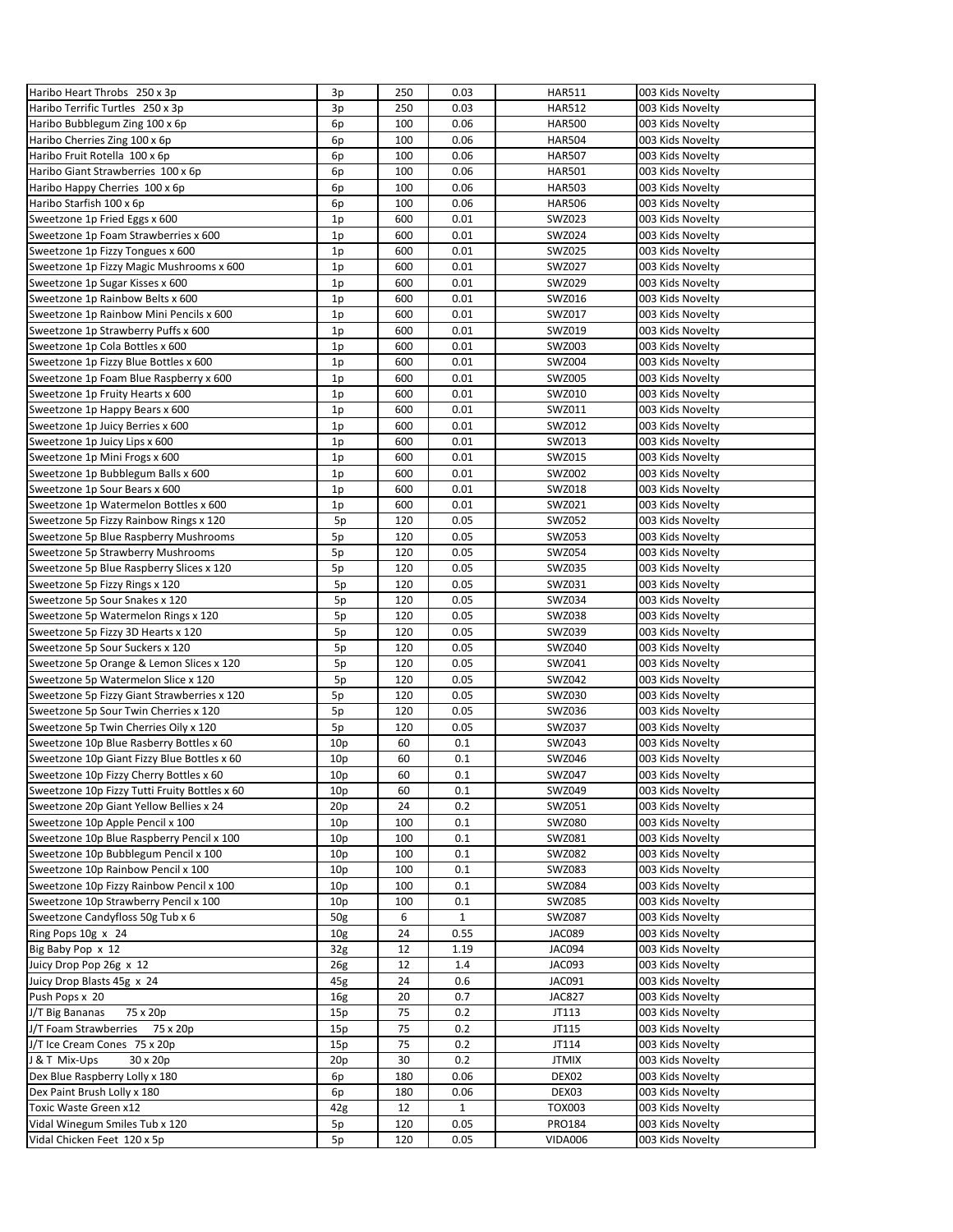| Vidal Turtles Tub x 120                         | 120pie            | 125          | 0.05         | <b>VIDA002</b>   | 003 Kids Novelty |
|-------------------------------------------------|-------------------|--------------|--------------|------------------|------------------|
| Vidal Dolphins Tub 10p x 60                     | 10 <sub>p</sub>   | 60           | 0.1          | <b>PRO185</b>    | 003 Kids Novelty |
| Vidal Filled Snakes 60 x 10p                    | 10 <sub>p</sub>   | 60           | 0.1          | PRO113           | 003 Kids Novelty |
| Airheads Xtremes RAinbow Belts 150 x 5p         | 5p                | 150          | 0.05         | PRO401           | 003 Kids Novelty |
| Fini Raspberry Pencils                          | 1Pc               | 100          | 0.1          | <b>VIDA033</b>   | 003 Kids Novelty |
| Tuck Shop Apple Pencils x100                    | 1Pc               | 100          | 0.1          | PRO166           | 003 Kids Novelty |
| Vidal Sour Blue Rasp Painter Lollies x 150      | 5p                | 150          | 0.05         | PRO106           | 003 Kids Novelty |
|                                                 |                   |              |              |                  |                  |
| Vidal Bubblegum Pencils x 100                   | 1Pc               | 100          | 0.1          | <b>VIDA031</b>   | 003 Kids Novelty |
| Vidal Strawberry Belts 200 x 5p                 | 1.3 <sub>K</sub>  | 200          | 0.05         | <b>VIDA010</b>   | 003 Kids Novelty |
| Fini Ttti Fruitti Rainbow Pencils               | 1Pc               | 100          | 0.1          | VIDA034          | 003 Kids Novelty |
| Vidal XL Dipper Strawbery x 100                 | 10 <sub>p</sub>   | 100          | 0.1          | <b>PROXL</b>     | 003 Kids Novelty |
| Bonker Bananas x9                               | 50ml              | 9            | 1.19         | PRO302           | 003 Kids Novelty |
| Bottle Belts x24                                | 25g               | 24           | 0.6          | <b>PRO307</b>    | 003 Kids Novelty |
| Candy Sticks (Scooby Doo) x 48                  | 16's              | 48           | 0.2          | <b>PRO309</b>    | 003 Kids Novelty |
| Explosive Spray x 15                            | 50ml              | 15           | $\mathbf{1}$ | <b>PRO306</b>    | 003 Kids Novelty |
| Fizzy Felix x12                                 | 30ml              | 12           | 1.09         | <b>PRO305</b>    | 003 Kids Novelty |
| Flip Phone Pop x 12                             | 30 <sub>g</sub>   | 12           | 1.09         | <b>PRO54</b>     | 003 Kids Novelty |
| Football Dipper x12                             | 20 <sub>g</sub>   | 12           | 1.09         | PRO303           | 003 Kids Novelty |
| Froggy Chomp x 12                               | 17 <sub>g</sub>   | 12           | 1.09         | <b>PRO52</b>     | 003 Kids Novelty |
| Gas Spray x 20                                  | 25ml              | 20           | 0.5          | PRO203           | 003 Kids Novelty |
| Gator Chomp x12                                 | 17 <sub>g</sub>   | 12           | 1.09         | PRO180           | 003 Kids Novelty |
| Grab Pops x 12                                  | 17 <sub>g</sub>   | 12           | 1.09         | <b>PRO45</b>     | 003 Kids Novelty |
| Gummy Doughnuts x 24                            | 23 <sub>g</sub>   | 24           | 0.3          | PRO123           | 003 Kids Novelty |
| Jelly Beans Fun (Sweetmania) x 18               |                   | 18           | $\mathbf 1$  | PRO197           | 003 Kids Novelty |
| King Tango Spray Assorted Flav 80ml             | 80ml              | 12           | 1.19         | <b>ROS53</b>     | 003 Kids Novelty |
| Lab Droppers x 30                               | 20ml              | 30           | 0.5          | PRO224           |                  |
|                                                 |                   |              |              |                  | 003 Kids Novelty |
| Laffy Taffy Red x24                             | 22.9g             | 24           | 0.65         | PRO311           | 003 Kids Novelty |
| Laffy Taffy BLUE x24                            | 22.9g             | 24           | 0.65         | PRO312           | 003 Kids Novelty |
| Monster Fizz x100                               | 10 <sub>g</sub>   | 100          | 0.15         | <b>PRO304</b>    | 003 Kids Novelty |
| Nuclear Strike Double Trouble Spray x 24        | (2x20g)           | 24           | $\mathbf{1}$ | <b>PRO90</b>     | 003 Kids Novelty |
| Nuclear Strike Gum Powder x 12                  | 30 <sub>g</sub>   | 12           | $\mathbf{1}$ | PRO217           | 003 Kids Novelty |
| Pirate Treasure Chest x12                       | 12 <sub>g</sub>   | 12           | 1.09         | PRO310           | 003 Kids Novelty |
| Roll Up Bubblegum Tape x24                      | 29g               | 24           | 0.69         | <b>PRO10</b>     | 003 Kids Novelty |
| Slush Puppie Candy Licker x15                   | 60ml              | 15           | $\mathbf{1}$ | PRO301           | 003 Kids Novelty |
| Spagetti Gum x24                                | 35g               | 24           | 0.65         | PRO313           | 003 Kids Novelty |
| Summer Swirl Pop x12                            | 100 <sub>g</sub>  | 12           | 1.49         | PRO300           | 003 Kids Novelty |
| Superhero Dipper x36                            | 16.8 <sub>g</sub> | 36           | 0.3          | <b>PRO308</b>    | 003 Kids Novelty |
| Tango Splitz x12                                | 80 <sub>g</sub>   | 12           | 1.19         | <b>ROS54</b>     | 003 Kids Novelty |
| Toxic Waste Yellow x12                          | 42g               | 12           | $\mathbf{1}$ | <b>TOX004</b>    | 003 Kids Novelty |
| Tubble Gum x 18                                 | 35 <sub>g</sub>   | 18           | $\mathbf{1}$ | <b>PRO11</b>     | 003 Kids Novelty |
| Vita Roll x 12                                  | 40ml              | 12           | $\mathbf{1}$ | PRO211           | 003 Kids Novelty |
| Zoom Lollies Tongue Painter Blue Raspberry x 50 | 25p               | 50           | 0.25         | PRO104           | 003 Kids Novelty |
| Vidal Peach Hearts W/O Bag 1kg                  | 1kg               | $\mathbf{1}$ | 0            | PRO176           | 003 Kids Novelty |
| ALMA PINK & WHITE MICE TUB 120 x 5p             | 6g                | 120          | 0.05         | ALM18            | 003 Kids Novelty |
| ALMA CHOCOLATE MICE TUB 120 x 5p                | 6g                | 120          | 0.05         | ALM15            | 003 Kids Novelty |
| Alma Fish n Chips                               | 1Pc               | 120          | 0.05         | RR108            | 003 Kids Novelty |
| Alma Milk Chocolate Skiffle Disc 120 x 5p       |                   |              |              |                  | 003 Kids Novelty |
|                                                 | 5p                | 120          | 0.05         | <b>ALM005</b>    |                  |
| Alma White Skiffle Discs 120 x 5p               | 5p                | 120          | 0.05         | ALM003           | 003 Kids Novelty |
| ALMA White Mice Tub 120 x 5p                    | 6g                | 120          | 0.05         | ALM16            | 003 Kids Novelty |
| Wham Chew Bar Small x 60                        | 16g               | 60           | 0.15         | T005             | 003 Kids Novelty |
| Anglo Bubbly 6p x 240                           | 6p                | 240          | 0.06         | T603             | 003 Kids Novelty |
| Brain Licker's x 12                             | 60ml              | 12           | $\mathbf{1}$ | RC103            | 003 Kids Novelty |
| Carletti Chocolate Bananas x 30                 | 9g                | 30           | 0.35         | RR113            | 003 Kids Novelty |
| Golf Balls Wrapped 45 x 20p                     | 20p               | 45           | 0.2          | L301             | 003 Kids Novelty |
| Golf Balls Unwrapped 180 X 5p                   | 5p                | 180          | 0.05         | L401             | 003 Kids Novelty |
| Jawbreakers Strawberry 30 x 30p                 | 41.3g             | 30           | 0.3          | L091             | 003 Kids Novelty |
| Jawbreaker Sour Flavour 30 x 30p                | 41.3g             | 30           | 0.3          | L096             | 003 Kids Novelty |
| Jawbreaker Tropical Flavour 30 x 30p            | 41.3g             | 30           | 0.3          | L095             | 003 Kids Novelty |
| Jawbreaker Blue Raspberry 30 x 30p              | 41.3g             | 30           | 0.3          | L104             | 003 Kids Novelty |
| Jawbreaker On a Stick x 15                      | 60g               | 15           | 0.5          | LO97             | 003 Kids Novelty |
| Jawbreaker on a Stick Sour x 15                 | 60g               | 15           | 0.5          | L <sub>103</sub> | 003 Kids Novelty |
| Jawbreaker on a Stick Blue Raspberry x 15       | 60g               | 15           | 0.5          | L <sub>107</sub> | 003 Kids Novelty |
| Rose Blue Raspberry Bon Bon Tub 200x5p          | 5p                | 200          | 0.05         | <b>ROS19</b>     | 003 Kids Novelty |
| Rose Jumbo Toffee Mice 145 x 10p                | 1.4 <sub>kg</sub> | 145          | 0.1          | ROS04            | 003 Kids Novelty |
| Rose Strawberry Bon Bon Tub 200 x 5p            | 5p                | 200          | 0.05         | <b>ROS18</b>     | 003 Kids Novelty |
| Rose Toffee Bon Bons 200 x 10p                  | 10 <sub>p</sub>   | 200          | 0.1          | <b>ROS21</b>     | 003 Kids Novelty |
|                                                 |                   |              |              |                  |                  |
| Rose Hot Lips 240 x 5p                          | 2.1kg             | 240          | 0.05         | ROS13            | 003 Kids Novelty |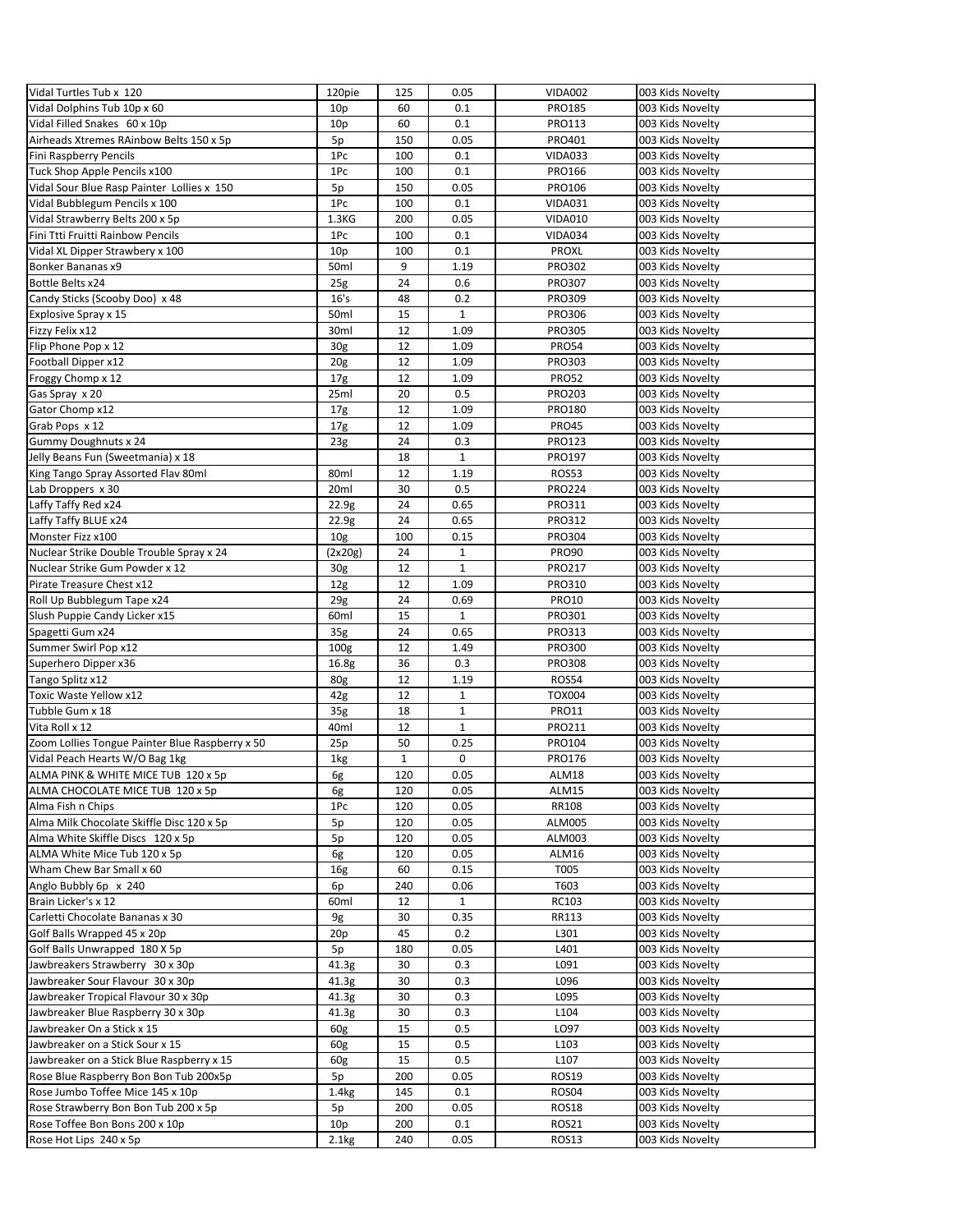| Rose Sherbet Cans 15 x 35gr                     | 35 <sub>g</sub>  | 15           | 0.75         | <b>ROS14</b>  | 003 Kids Novelty                                 |
|-------------------------------------------------|------------------|--------------|--------------|---------------|--------------------------------------------------|
| Double Spray Splitz x 15                        | 12ml             | 15           | 0.89         | PRO169        | 003 Kids Novelty                                 |
| King Tango Rolly x12                            | 80 <sub>g</sub>  | 12           | 1.19         | <b>ROS55</b>  | 003 Kids Novelty                                 |
| Rose Gourmet Blue Raspberry Lolly x 70          | 21gr             | 70           | 0.25         | <b>ROS30</b>  | 003 Kids Novelty                                 |
| Slush Puppie Giant Spray 12 x 80mls             | 80mls            | 12           | 1.19         | <b>ROS40</b>  | 003 Kids Novelty                                 |
| Tango Funkee Dip 15g x 48                       | 15 <sub>g</sub>  | 48           | 0.25         | <b>ROS50</b>  | 003 Kids Novelty                                 |
| Tango Jelly Beans Can x 15                      | 80g              | 15           | $\mathbf{1}$ | <b>PRO206</b> | 003 Kids Novelty                                 |
| Rowntrees Randoms Std x 28's                    | 50 <sub>g</sub>  | 28           | 0.65         | R103A         | 003 Kids Novelty                                 |
| Cola Bottle Jellies 10p x 125                   | 10p              | 125          | 0.1          | <b>SNA028</b> | 003 Kids Novelty                                 |
| CCI WineGum Dummies W/O Bag (240pieces)         | 240pieces        | 240          | 0.05         | SNA007A       | 003 Kids Novelty                                 |
| Swizzels Cola Bottles 600 x 1p                  | 1p               | 600          | 0.01         | KL012         | 003 Kids Novelty                                 |
| Swizzels Fizzy Cola Bottle 600 x 1p             | 1 <sub>p</sub>   | 600          | 0.01         | KL013         | 003 Kids Novelty                                 |
| Swizzels Foam Mushrooms 600 x 1p                | 1p               | 600          | 0.01         | <b>KL017</b>  | 003 Kids Novelty                                 |
| Swizzels Fried Eggs 600 x 1p                    | 1p               | 600          | 0.01         | <b>KL018</b>  | 003 Kids Novelty                                 |
| Swizzels Juicy Lips 600 x 1p                    | 1p               | 600          | 0.01         | <b>KL014</b>  | 003 Kids Novelty                                 |
| Swizzels Milk Bottles 600 x 1p                  | 1p               | 600          | 0.01         | <b>KL020</b>  | 003 Kids Novelty                                 |
| Swizzels Strawberry Tart 600 x 1p               | 1 <sub>p</sub>   | 600          | 0.01         | <b>KL015</b>  | 003 Kids Novelty                                 |
| Swizzels Sour Apple Slice 600 x 1p              | 1 <sub>p</sub>   | 600          | 0.01         | <b>KL022</b>  | 003 Kids Novelty                                 |
| Swizzels Teeth & Toothbrush 600x1p              | 1p               | 600          | 0.01         | KL021         | 003 Kids Novelty                                 |
| NEW Swizzels Milk Bottles 5p                    | 5p               | 120          | 0.05         | KL019         | 003 Kids Novelty                                 |
| Swizzels Pigs Mugs 120 x 5p                     | 5p               | 120          | 0.05         | SM000         | 003 Kids Novelty                                 |
| NEW Swizzels Strawberry Tarts 5p                | 5p               | 120          | 0.05         | <b>KL023</b>  | 003 Kids Novelty                                 |
| Swizzels Giant Mushrooms 120 x 5p               | 5p               | 120          | 0.05         | KL010         | 003 Kids Novelty                                 |
| Swizzels Giant Teeth & Toothbrush x 120         | 5p               | 120          | 0.05         | KL016         | 003 Kids Novelty                                 |
| Drumstick Chew Bar x 60                         | 10p              | 60           | 0.1          | SM632         | 003 Kids Novelty                                 |
| Drumstick Rhu & Custard 10p Bar x 60            | 10 <sub>p</sub>  | 60           | 0.1          | SM631         | 003 Kids Novelty                                 |
| Refresher Bars Original 10p x 60                | 10p              | 60           | 0.1          | SM036         | 003 Kids Novelty                                 |
| Refresher Bars Strawberry 60 x 10p              | 10p              | 60           | 0.1          | SM039         | 003 Kids Novelty                                 |
| Stinger Chew Bar x 60                           | 10 <sub>p</sub>  | 60           | 0.1          | SM703         | 003 Kids Novelty                                 |
| Vimto Chew Bar x 60 ** Now 15p **               | 18g              | 60           | 0.15         | SM041         | 003 Kids Novelty                                 |
| Giant Parma Violets x 24                        | 39 <sub>g</sub>  | 24           | 0.35         | SM569         | 003 Kids Novelty                                 |
| Giant Love Hearts std x 24                      | 40 <sub>g</sub>  | 24           | 0.35         | SM053         | 003 Kids Novelty                                 |
| Rainbow Drops<br>60 x 10p                       | 10 <sub>p</sub>  | 60           | 0.1          | SM981         | 003 Kids Novelty                                 |
| Swizzel Fruity Pops Dispenser 10p x 100         | 10p              | 100          | 0.1          | SM202         | 003 Kids Novelty                                 |
| Chupa Chup Lolly Wheel x (180+20)count          | 12ml             | 200          | 0.25         | MM600         | 003 Kids Novelty                                 |
| Haribo Dummies Zing PM 50p x 20                 | 60g              | 20           | 0.5          | <b>HAR132</b> | 004 Funsize/Snacksize                            |
| Haribo Giant Strawbs Gone Mini 100 x 15p        | 15p              | 100          | 0.15         | <b>HAR004</b> | 004 Funsize/Snacksize                            |
| Haribo Giant Strawberries PM 50p x 20           | 60g              | 20           | 0.5          | <b>HAR130</b> | 004 Funsize/Snacksize                            |
| Haribo Fried Eggs PM 50p x 20 NEW               | 60g              | 20           | 0.5          | <b>HAR138</b> | 004 Funsize/Snacksize                            |
| Haribo Little Jelly Men PM 50p x 20             | 60g              | 20           | 0.5          | <b>HAR133</b> | 004 Funsize/Snacksize                            |
| Haribo Mini Yellow Bellies PM 50p x 20          | 60g              | 20           | 0.5          | <b>HAR131</b> | 004 Funsize/Snacksize                            |
| Haribo Starmix Mix Ups 100 x 15p                | 15p              | 100          | 0.15         | <b>HAR001</b> | 004 Funsize/Snacksize                            |
| Haribo Rhu & Custard Zing PM 50p x 20           | 60g              | 20           | 0.5          | <b>HAR134</b> | 004 Funsize/Snacksize                            |
| Haribo Supermix Mix Ups 100 x 15p               | 15p              | 100          | 0.15         | <b>HAR002</b> | 004 Funsize/Snacksize                            |
| Haribo Tangfastics Bag 100 x 15p                | 15p              | 100          | 0.15         | <b>HAR013</b> | 004 Funsize/Snacksize                            |
| Drumstick Squashies Original PM 50p x 24        | 45g              | 24           | 0.5          | SM043         | 004 Funsize/Snacksize                            |
| Buch Blue Raspberry Hanging Bag PMP             | 120 <sub>g</sub> | 12           | $\mathbf{1}$ | GA39          | 005 Hanging Bags/Pouch                           |
| Buch Clove Rock Hanging Bag PMP                 | 130 <sub>g</sub> | 12           | $\mathbf 1$  | GA37          | 005 Hanging Bags/Pouch                           |
| Buch Brandy Balls Hanging Bag PMP               | 130 <sub>g</sub> | 12           | $\mathbf 1$  | GA38          | 005 Hanging Bags/Pouch                           |
| <b>Buch Chewy Cinnamon Hanging Bag PMP</b>      | 130g             | 12           | 1            | GA4           | 005 Hanging Bags/Pouch                           |
| Buch Cinnamon Cream Hanging Bag PMP             | 130 <sub>g</sub> | 12           | 1            | GA55          | 005 Hanging Bags/Pouch                           |
| Buch Iron Bru Bon Bons Hanging Bag PMP          | 140g             | 12           | $\mathbf 1$  | GA50          | 005 Hanging Bags/Pouch                           |
| Millions Apple Hanging Bag PMP                  | 100 <sub>g</sub> | 12           | $\mathbf 1$  | <b>JB21</b>   | 005 Hanging Bags/Pouch                           |
| Millions Bubblegum Hanging Bag PMP              | 100 <sub>g</sub> | 12           | $\mathbf 1$  | <b>JB20</b>   | 005 Hanging Bags/Pouch                           |
| Candy Hits Lollipops Flat 150g Hanging Bag x 24 | 150 <sub>g</sub> | 24           | $\mathbf 1$  | <b>MD78</b>   | 005 Hanging Bags/Pouch                           |
| Cadbury Giant Buttons Hanging Bag PM £1         |                  |              | $\mathbf{1}$ | C282          |                                                  |
| Cadbury Giant Buttons Hanging Bag PM £1.25      | 95g              | 10<br>$10\,$ | 1.25         | C287          | 005 Hanging Bags/Pouch<br>005 Hanging Bags/Pouch |
| Cad NPM Giant Buttons 95g Bag x 10              | 95g              | 10           | 1.49         | C282A         | 005 Hanging Bags/Pouch                           |
|                                                 | 95g              |              |              |               |                                                  |
| Cad Caramel Nibbles Hanging Bag PMP             | 95g              | 10           | $\mathbf{1}$ | T435          | 005 Hanging Bags/Pouch                           |
| Cad NPM Caramel Nibbles x 10                    | 95g              | 10           | 1.59         | T435A         | 005 Hanging Bags/Pouch                           |
| Cad Curly Wurly Squirlies PMP £1 x 10           | 95g              | 10           | $\mathbf{1}$ | C735          | 005 Hanging Bags/Pouch                           |
| Cad ORANGE Buttons Hanging Bag PM £1            | 95g              | 10           | $\mathbf 1$  | C285          | 005 Hanging Bags/Pouch                           |
| Cadbury Oreo Bites PMP £1 x 10                  | 95g              | 10           | $\mathbf 1$  | T441          | 005 Hanging Bags/Pouch                           |
| Cadbury Twirl Bites PM £1 Hanging Bag           | 95g              | 10           | $\mathbf{1}$ | T433          | 005 Hanging Bags/Pouch                           |
| Cadbury Bitsa Wispa Hanging Bag PM £1.25        | 95g              | 10           | 1.25         | C291          | 005 Hanging Bags/Pouch                           |
| Cadbury Caramel Nibbles Hanging Bag PM £1.25    | 95g              | 10           | 1.25         | C293          | 005 Hanging Bags/Pouch                           |
| Cadbury Curly Wurly Squirlies Bag PM £1.25      | 95g              | 10           | 1.25         | C295          | 005 Hanging Bags/Pouch                           |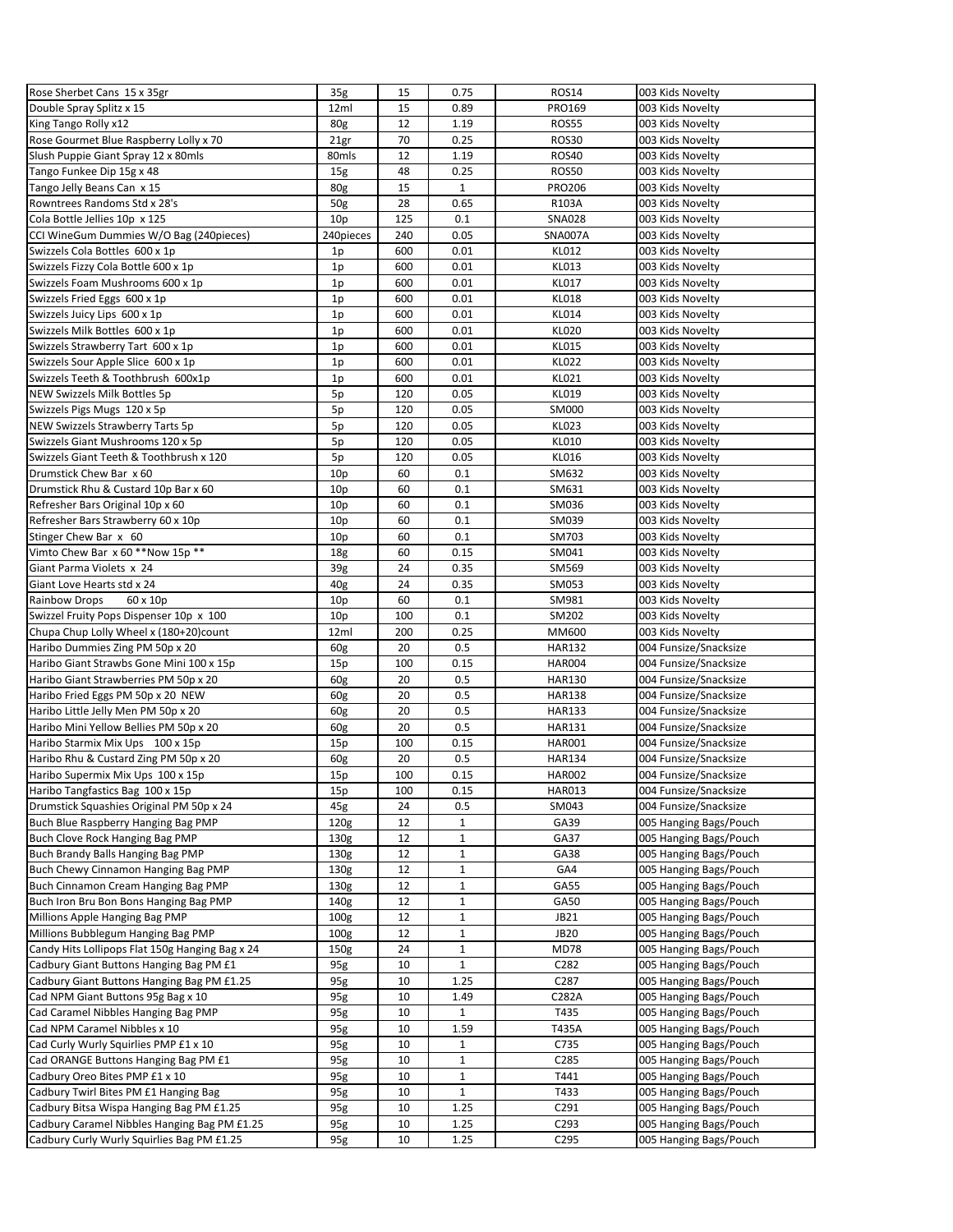| Cadbury Caramilk Hanging Bag PM £1.25            | 95g              | 10 | 1.25         | C296           | 005 Hanging Bags/Pouch |
|--------------------------------------------------|------------------|----|--------------|----------------|------------------------|
| Cadbury Dark Giant Buttons Hanging Bag PM £1.25  | 95g              | 10 | 1.25         | C290           | 005 Hanging Bags/Pouch |
| Cadbury Giant WHITE Buttons Hanging Bag PM £1    | 95g              | 10 | $\mathbf{1}$ | C286           | 005 Hanging Bags/Pouch |
| Cadbury ORANGE Buttons Hanging Bag PM £1.25      | 95g              | 10 | 1.25         | C288           | 005 Hanging Bags/Pouch |
| Cadbury Oreo Bites Hanging Bag PM £1.25          | 95g              | 10 | 1.25         | C294           | 005 Hanging Bags/Pouch |
| Cad NPM Twirl Bites 95g Pouch x 10               | 95g              | 10 | 1.49         | T433A          | 005 Hanging Bags/Pouch |
| Cadbury Twirl Bites Hanging Bag PM £1.25         | 95g              | 10 | 1.25         | C292           | 005 Hanging Bags/Pouch |
| Cadbury White Giant Buttons Hanging Bag PM £1.25 | 95g              | 10 | 1.25         | C289           | 005 Hanging Bags/Pouch |
| Cadbury Choc Eclairs Hanging Bag PMP             | 130g             | 12 | $\mathbf{1}$ | C075           | 005 Hanging Bags/Pouch |
| Frys Turkish Delight Mini Bars 105g x 20         | 105 <sub>g</sub> | 20 | $\mathbf{1}$ | C1980          | 005 Hanging Bags/Pouch |
| Cadbury Wispa Bites Hanging Bag PM £1            | 95g              | 10 | $\mathbf 1$  | T438           | 005 Hanging Bags/Pouch |
| Maynards Jelly Babies Hanging Bags PMP           | 165g             | 12 | $1\,$        | C018           | 005 Hanging Bags/Pouch |
| M'nard Liquorice Allsorts Hanging Bar PMP        | 165g             | 12 | $\mathbf 1$  | C012           | 005 Hanging Bags/Pouch |
| M'nard Wine Gums Hanging Bag PMP                 | 165 <sub>g</sub> | 12 | $\mathbf{1}$ | C019           | 005 Hanging Bags/Pouch |
| Maynards Fruit Smoothie Jellies Bag PMP £1       | 130g             | 10 | $\mathbf 1$  | C049           | 005 Hanging Bags/Pouch |
| Maynards Fizzy Fish Hanging Bag PMP £1           | 160 <sub>g</sub> | 12 | $1\,$        | C050           | 005 Hanging Bags/Pouch |
| Maynard Midget Gems Hanging Bags PMP             | 165 <sub>g</sub> | 12 | $\mathbf 1$  | C030           | 005 Hanging Bags/Pouch |
| Sour Patch PM £1 Original Hanging Bag            | 120 <sub>g</sub> | 10 | $\mathbf 1$  | C031           | 005 Hanging Bags/Pouch |
| Sour Patch Kids Original 140g x 10               | 140g             | 10 | 1.35         | C032           | 005 Hanging Bags/Pouch |
| Sour Patch Kids Fruit Mix 140g x 10              | 140g             | 10 | 1.35         | C033           | 005 Hanging Bags/Pouch |
| Sour Patch Kids Cola 140g x 10                   | 140g             | 10 | 1.35         | C034           | 005 Hanging Bags/Pouch |
| Sour Patch Kids Watermelon x 10 ** NEW**         | 140g             | 10 | 1.35         | C037           | 005 Hanging Bags/Pouch |
| Maynard Sports Mix Hanging Bags PMP              | 165g             | 12 | $\mathbf{1}$ | C013           | 005 Hanging Bags/Pouch |
| M'nards Tangy WineGums Hanging Bag PMP           | 165 <sub>g</sub> | 12 | $\mathbf{1}$ | C028           | 005 Hanging Bags/Pouch |
| Haribo Balla Bites Share Bag PM £1 (NEW)         | 160 <sub>g</sub> | 12 | $\mathbf 1$  | <b>HAR167</b>  | 005 Hanging Bags/Pouch |
| Haribo Chamallows Share Bag PM £1                | 140g             | 12 | $\mathbf 1$  | <b>HAR105</b>  | 005 Hanging Bags/Pouch |
| Haribo Bubblegum Zing Share Bag PM £1            | 160 <sub>g</sub> | 12 | $\mathbf 1$  | <b>HAR147</b>  | 005 Hanging Bags/Pouch |
| Haribo Jelly Babies PM £1 x 12                   | 160g             | 12 | $\mathbf 1$  | HAR107         | 005 Hanging Bags/Pouch |
| Haribo Funny Mix Share Bag PM £1 x 12            | 160 <sub>g</sub> | 12 | $\mathbf{1}$ | <b>HAR121</b>  | 005 Hanging Bags/Pouch |
| Haribo Gold Bears PM £1 x 12                     | 160 <sub>g</sub> | 12 | 1            | <b>HAR119</b>  | 005 Hanging Bags/Pouch |
| Haribo Happy Cola Bottles PM £1                  | 160 <sub>g</sub> | 12 | $\mathbf 1$  | <b>HAR151</b>  | 005 Hanging Bags/Pouch |
| Haribo Jelly Beans Share PM £1 x 12              | 160 <sub>g</sub> | 12 | $1\,$        | <b>HAR124</b>  | 005 Hanging Bags/Pouch |
| Haribo Maoam Mixx Share Bag PM £1                | 140g             | 12 | $\mathbf 1$  | <b>HAR175</b>  | 005 Hanging Bags/Pouch |
| Haribo Milkshakes Bag PM £1                      | 160 <sub>g</sub> | 12 | $\mathbf{1}$ | <b>HAR150</b>  | 005 Hanging Bags/Pouch |
| Haribo Maoam Joystixx Hanging Bags PM £1         | 140g             | 12 | $\mathbf 1$  | <b>HAR125</b>  | 005 Hanging Bags/Pouch |
| Haribo Maoam Pinballs PM £1 x 12                 | 140g             | 12 | $\mathbf 1$  | <b>HAR103</b>  | 005 Hanging Bags/Pouch |
| Haribo Rainbow Stripes Zing PM £1 x 12           | 130 <sub>g</sub> | 12 | $\mathbf 1$  | <b>HAR152</b>  | 005 Hanging Bags/Pouch |
| Haribo Soda Twist Zing Share Bag PM £1 (NEW)     | 160g             | 12 | $\mathbf 1$  | <b>HAR166</b>  | 005 Hanging Bags/Pouch |
| Haribo Sour Sparks Share Bag PM £1               | 160 <sub>g</sub> | 12 | $\mathbf{1}$ | <b>HAR148</b>  | 005 Hanging Bags/Pouch |
| Haribo NPM Starmix 160g Bags x 12                | 160 <sub>g</sub> | 12 | 1.19         | <b>HAR099</b>  | 005 Hanging Bags/Pouch |
| Haribo Starmix Bags 160g PMP                     | 160 <sub>g</sub> | 12 | $\mathbf{1}$ | <b>HAR108</b>  | 005 Hanging Bags/Pouch |
| Haribo Maoam Stripes Hanging Bag PMP             | 140g             | 12 | $1\,$        | <b>HAR115</b>  | 005 Hanging Bags/Pouch |
| Haribo Strawberries Hanging Bag PMP              | 160g             | 12 | $\mathbf 1$  | <b>HAR0573</b> | 005 Hanging Bags/Pouch |
| Haribo Super Mix Hanging Bag PMP                 | 160 <sub>g</sub> | 12 | $\mathbf 1$  | <b>HAR101</b>  | 005 Hanging Bags/Pouch |
| Haribo NPM Tangfastics 160g Bag x 12             | 160 <sub>g</sub> | 12 | 1.19         | <b>HAR100</b>  | 005 Hanging Bags/Pouch |
| Haribo Tangfastic 160g PM £1 x 12                | 160g             | 12 | $\mathbf{1}$ | <b>HAR114</b>  | 005 Hanging Bags/Pouch |
| Haribo Twin Snakes Share Bag PM £1               | 160g             | 12 | $\mathbf{1}$ | <b>HAR128</b>  | 005 Hanging Bags/Pouch |
| Sweetzone Large Bags Sour Fruit Chews x 12       | 200g             | 12 | $\mathbf 1$  | SWZ073         | 005 Hanging Bags/Pouch |
| Sweetzone Large Bags Milky Mix x 12              | 200 <sub>g</sub> | 12 | $\mathbf{1}$ | SWZ074         | 005 Hanging Bags/Pouch |
| Sweetzone Large Bags Fruit Chews x 12            | 180g             | 12 | $\mathbf{1}$ | SWZ070         | 005 Hanging Bags/Pouch |
| Sweetzone Large Bags Mallow Twist x 12           | 160g             | 12 | $\mathbf 1$  | SWZ062         | 005 Hanging Bags/Pouch |
| Sweetzone Large Bags Fizzy Mix Bag x 12          | 180g             | 12 | $\mathbf 1$  | SWZ067         | 005 Hanging Bags/Pouch |
| Sweetzone Large Bags Party Mix Bag x 12          | 180g             | 12 | $\mathbf{1}$ | <b>SWZ068</b>  | 005 Hanging Bags/Pouch |
| Sweetzone Large Bags Tangy Mix Bag x 12          | 180g             | 12 | $\mathbf 1$  | SWZ069         | 005 Hanging Bags/Pouch |
| Sweetzone Large Bags Tropical Blast x 12         | 180g             | 12 | $\mathbf 1$  | SWZ072         | 005 Hanging Bags/Pouch |
| Galaxy Counters Treat Bag PMP x 20               | 78g              | 20 | $\mathbf 1$  | M756A          | 005 Hanging Bags/Pouch |
| M&M's Chocolate Treat Bag PMP                    | 82g              | 16 | $\mathbf{1}$ | M309A          | 005 Hanging Bags/Pouch |
| M&M's Crispy Treat Bag PMP                       | 77g              | 16 | $\mathbf 1$  | M802           | 005 Hanging Bags/Pouch |
| M&M's Peanut Treat Bag PMP                       | 82g              | 16 | $1\,$        | M397A          | 005 Hanging Bags/Pouch |
| M&M's Fudge Brownie Treat Bag x 16               | 70g              | 16 | $\mathbf{1}$ | M807           | 005 Hanging Bags/Pouch |
| M&M's Mix Treat Bag PM £1 x 16                   | 80g              | 16 | $\mathbf 1$  | M804           | 005 Hanging Bags/Pouch |
| M&M's Salted Caramel Treat £1 x 16               | 70g              | 16 | $\mathbf 1$  | M504           | 005 Hanging Bags/Pouch |
| Maltesers Buttons Treat Bag PMP                  | 68g              | 20 | $\mathbf{1}$ | M288           | 005 Hanging Bags/Pouch |
| Maltesers Treat Bag PMP                          | 68g              | 24 | $\mathbf 1$  | M288A          | 005 Hanging Bags/Pouch |
| Minstrels Treat Bag PMP x 20                     | 80g              | 20 | $\mathbf 1$  | M755A          | 005 Hanging Bags/Pouch |
| Revels Treat Bag PMP x 20                        | 71g              | 20 | $\mathbf{1}$ | M035A          | 005 Hanging Bags/Pouch |
| Skittles Fruit GIANT PMP £1 x 12                 | 125g             | 12 | $\mathbf{1}$ | M100           | 005 Hanging Bags/Pouch |
|                                                  |                  |    |              |                |                        |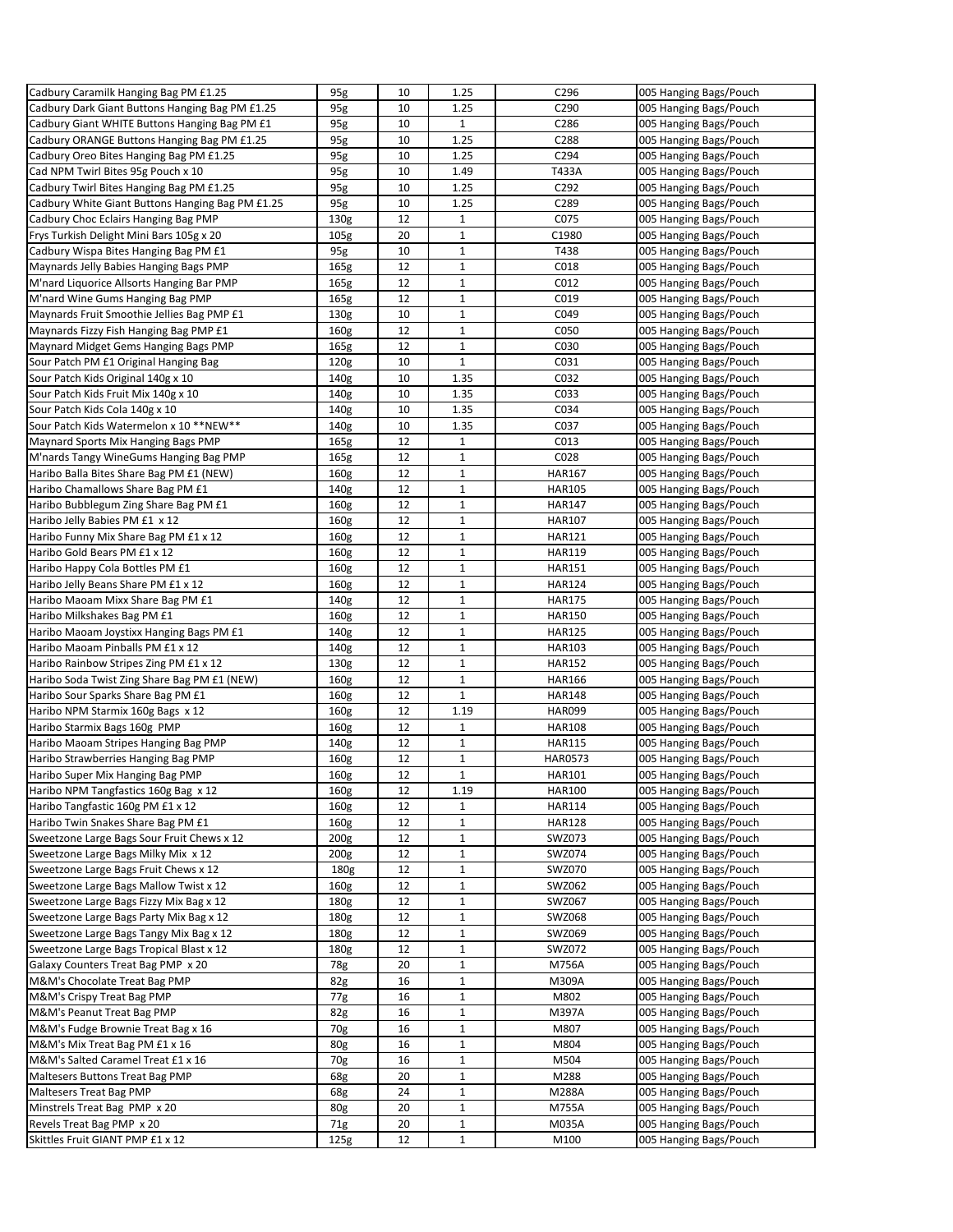| Skittles Giant Sours PMP £1 x 12                | 125g                     | 12       | 1                           | M103             | 005 Hanging Bags/Pouch                           |
|-------------------------------------------------|--------------------------|----------|-----------------------------|------------------|--------------------------------------------------|
| Skittles Tropical Pouch PMP                     | 125g                     | 12       | $\mathbf{1}$                | M165             | 005 Hanging Bags/Pouch                           |
| Skittles Fruit Chewies PMP x 12                 | 125g                     | 12       | 1                           | M663             | 005 Hanging Bags/Pouch                           |
| Skittles Fruit PMP £1 x 12                      | 125g                     | 12       | $\mathbf 1$                 | M659             | 005 Hanging Bags/Pouch                           |
| Skittles Squishy Clouds PM £1 x 14 *NEW*        | 70g                      | 14       | $\mathbf{1}$                | M313             | 005 Hanging Bags/Pouch                           |
| Skittles Sour Squishy Clouds PM £1 x 14 *NEW*   | 70g                      | 14       | $\mathbf 1$                 | M315             | 005 Hanging Bags/Pouch                           |
| Skittles Sour Pouch PMP                         | 125g                     | 12       | $\mathbf{1}$                | M661             | 005 Hanging Bags/Pouch                           |
| Skittles Wild Berry Pouch PMP                   | 125g                     | 12       | $\mathbf 1$                 | M660             | 005 Hanging Bags/Pouch                           |
| Starburst Fruity Original Hanging Bag PMP       | 141g                     | 12       | $\mathbf 1$                 | M657             | 005 Hanging Bags/Pouch                           |
| Jameson Choc Caramels Hang Bag NPM x28          | 110g                     | 28       | 1.19                        | T1537B           | 005 Hanging Bags/Pouch                           |
| Jameson Ras/Ruffles Hang. Bag NPM x24           | 135g                     | 24       | 1.09                        | T1536A           | 005 Hanging Bags/Pouch                           |
| Poppets Milk Chocolate Toffee Pouch x 9         | 130g                     | 9        | $\mathbf{1}$                | JAC07            | 005 Hanging Bags/Pouch                           |
| Poppets Mint Cream Pouch x 9                    | 130g                     | 9        | 1                           | JAC08            | 005 Hanging Bags/Pouch                           |
| Poppets Salted Caramel Pouch x 9                | 130g                     | 9        | $\mathbf 1$                 | JAC06            | 005 Hanging Bags/Pouch                           |
| Barratt Dolly Mix Hanging Bag PMP x 12          | 150 <sub>g</sub>         | 12       | $\mathbf{1}$                | T018             | 005 Hanging Bags/Pouch                           |
| Barratt Milk Bottle Hanging Bag PMP             | 150g                     | 12       | $\mathbf 1$                 | T222             | 005 Hanging Bags/Pouch                           |
| Barratt Milk Teeth Hanging Bag PMP              | 160 <sub>g</sub>         | 12       | $\mathbf 1$                 | T013             | 005 Hanging Bags/Pouch                           |
| Barratt Fruit Salad Creations PM £1 x 12 NEW    | 120 <sub>g</sub>         | 12       | $\mathbf 1$                 | T225             | 005 Hanging Bags/Pouch                           |
| Barratt Fruit Pastilles PMP £1 x 12             | 130g                     | 12       | $\mathbf{1}$                | T019             | 005 Hanging Bags/Pouch                           |
|                                                 | 130g                     | 12       | $\mathbf 1$                 | T020             |                                                  |
| Barratt Fun Burgers PMP £1 x 12                 |                          | 12       | $\mathbf 1$                 | T021             | 005 Hanging Bags/Pouch                           |
| Barratt Jelly Babies PMP £1 x 12                | 130g                     |          | $\mathbf{1}$                |                  | 005 Hanging Bags/Pouch                           |
| Barratt Magic Mix PMP £1 x 12                   | 130g                     | 12       |                             | T022             | 005 Hanging Bags/Pouch                           |
| Wham Tastics Hanging Bag PMP                    | 120g                     | 12       | 1                           | T226             | 005 Hanging Bags/Pouch                           |
| Chewits Xtreme Chewmix Hanging Bag PMP          | 125g                     | 12       | $\mathbf 1$                 | L757             | 005 Hanging Bags/Pouch                           |
| Chewits Rainbow Twists Hanging Bags PMP         | 200 <sub>g</sub>         | 12       | $\mathbf{1}$                | L748             | 005 Hanging Bags/Pouch                           |
| Fox's Glacier Fruits Hanging Bag PMP            | 130g                     | 12       | $\mathbf 1$                 | R100             | 005 Hanging Bags/Pouch                           |
| Fox's Glacier Mints Hanging Bag PMP             | 130g                     | 12       | $\mathbf 1$                 | R046             | 005 Hanging Bags/Pouch                           |
| Lion Fruit Salad Bag PM £1 x 12                 | 150gr                    | 12       | $\mathbf 1$                 | LION01           | 005 Hanging Bags/Pouch                           |
| Lion Midget Gems PM £1 x 12                     | 150gr                    | 12       | $\mathbf{1}$                | LION02           | 005 Hanging Bags/Pouch                           |
| Princess Marshmallow Hanging Bag PMP            | 150g                     | 12       | $\mathbf 1$                 | MCC003           | 005 Hanging Bags/Pouch                           |
| Princess Mallows 25% Free x 12                  | 190g                     | 12       | $\mathbf 1$                 | <b>MCC002</b>    | 005 Hanging Bags/Pouch                           |
| Aero Bubbles Peppermint Hanging Bag PMP         | 80g                      | 12       | $\mathbf{1}$                | R234             | 005 Hanging Bags/Pouch                           |
| Aero Bubbles Peppermint NPM Pouch x 8           | 92g                      | 8        | 1.29                        | R270             | 005 Hanging Bags/Pouch                           |
| Aero MELTS Hanging Bag PM £1 x 12 *NEW*         | 80g                      | 12       | $\mathbf 1$                 | R236             | 005 Hanging Bags/Pouch                           |
| New Kit Kat Bites Hanging Bag PM £1             | 80g                      | 10       | $\mathbf{1}$                | R030             | 005 Hanging Bags/Pouch                           |
| MilkyBar Buttons Bag PMP x 12                   | 85g                      | 12       | $\mathbf 1$                 | R180             | 005 Hanging Bags/Pouch                           |
| Milkybar Buttons NPM Pouch x 11                 | 94g                      | 11       | 1.29                        | R269             | 005 Hanging Bags/Pouch                           |
| Munchies NPM Pouch 8 x 104g                     | 104 <sub>g</sub>         | 8        | 1.29                        | R020             | 005 Hanging Bags/Pouch                           |
| Munchies PM £1 Pouch Bag x 10                   | 81g                      | 10       | $\mathbf{1}$                | R010             | 005 Hanging Bags/Pouch                           |
| ROWNTREE'S Randoms NPM Pouch Bag 150g x 9       | 150g                     | 9        | 1.29                        | R265             | 005 Hanging Bags/Pouch                           |
| ROLO Little Rolo NPM Pouch x 8                  | 103 <sub>g</sub>         | 8        | 1.29                        | R013             | 005 Hanging Bags/Pouch                           |
| Rowntree's Dessert Pastilles NPM Sharing x 10   | 139g                     | 10       | 1.29                        | R156             | 005 Hanging Bags/Pouch                           |
| ROWNTREE'S NPM Fruit Pastilles Sharing Bag x 10 | 143g                     | 10       | 1.29                        | R <sub>153</sub> | 005 Hanging Bags/Pouch                           |
| ROWNTREE NPM Fruit Gums Sharing Bag x 10        | 150g                     | 10       | 1.29                        | R154             | 005 Hanging Bags/Pouch                           |
| Rowntree's Jelly Tots NPM Pouch x 10            | 150g                     | 10       | 1.29                        | R <sub>155</sub> | 005 Hanging Bags/Pouch                           |
| Rowntree Fruit Gum (Vegan) Bag PM £1            | 120g                     | 10       | $\mathbf 1$                 | R003             | 005 Hanging Bags/Pouch                           |
| Rowntree Fruit Pastilles (V) Bag PM £1 x 10     | 114g                     | 10       | 1                           | <b>R004A</b>     | 005 Hanging Bags/Pouch                           |
| Rowntree Pick & Mix (Vegan) PM £1               | 120 <sub>g</sub>         | 10       | $\mathbf 1$                 | R005             | 005 Hanging Bags/Pouch                           |
| Rowntree Random's Pouch PMP £1 x 10             | 120 <sub>g</sub>         | 10       | $\mathbf{1}$                | <b>R007A</b>     | 005 Hanging Bags/Pouch                           |
| <b>Smarties Hanging Bag PMP</b>                 | 87g                      | 12       | $\mathbf 1$                 | R237             | 005 Hanging Bags/Pouch                           |
| Shaws American Hard Gums Hanging Bag PM £1      | 100 <sub>g</sub>         | 14       | $\mathbf 1$                 | SBAG14           | 005 Hanging Bags/Pouch                           |
| Shaws Fruit Jellies Hanging Bag PM £1           | 150g                     | 14       | $1\,$                       | SBAG15           | 005 Hanging Bags/Pouch                           |
| Shaws Rhubard&Custard Hanging Bag PM £1         | 120 <sub>g</sub>         | 14       | 1                           | SBAG16           | 005 Hanging Bags/Pouch                           |
| Shaws Spearmint Chew Hanging Bag PM £1          | 120 <sub>g</sub>         | 14       | $\mathbf 1$                 | SBAG17           | 005 Hanging Bags/Pouch                           |
| Shaws Mint Humbugs Hanging Bag PM £1            | 120 <sub>g</sub>         | 14       | $\mathbf 1$                 | SBAG18           | 005 Hanging Bags/Pouch                           |
| Shaws Blue BonBon Hanging Bag PM £1             | 120 <sub>g</sub>         | 14       | $\mathbf 1$                 | SBAG127A         | 005 Hanging Bags/Pouch                           |
| Shaws Chewy Cinnamon Bags PM £1 x 14            | 120 <sub>g</sub>         | 14       | $\mathbf 1$                 | SBAG09           | 005 Hanging Bags/Pouch                           |
| Shaws Cinnamon Loz Hanging Bag PM £1            | 120 <sub>g</sub>         | 14       | $\mathbf 1$                 | SBAG07A          | 005 Hanging Bags/Pouch                           |
| Shaws Clove Rock Hanging Bag PM £1              | 120g                     | 14       | $\mathbf{1}$                | SBAG08A          | 005 Hanging Bags/Pouch                           |
| Shaws Strawberry Bon Bon Bag PM £1              | 130g                     | 14       | $\mathbf 1$                 | SBAG11           | 005 Hanging Bags/Pouch                           |
| Shaws Toffee BonBon Hanging Bag PM £1           | 130g                     | 14       | $\mathbf 1$                 | SBAG12           | 005 Hanging Bags/Pouch                           |
| Bubblegum Squashies Hanging Bag PMP             | 131g                     | 12       | $1\,$                       | <b>KL027</b>     | 005 Hanging Bags/Pouch                           |
| Bubblegum Squashies NPM Bags x 12               | 131g                     |          |                             | <b>KL040</b>     | 005 Hanging Bags/Pouch                           |
| Cherry/Apple Squashies Hanging Bag PMP          |                          | 12<br>12 | $\mathbf{1}$<br>$\mathbf 1$ | <b>KL028</b>     | 005 Hanging Bags/Pouch                           |
| Cherry/Apple Squashies NPM Bags x 12            | 131g<br>131 <sub>g</sub> | 12       | $1\,$                       | KL041            |                                                  |
| Swizzels Curious Chews PMP £1 x 12              |                          | 12       |                             | SM054            | 005 Hanging Bags/Pouch<br>005 Hanging Bags/Pouch |
|                                                 | 135g                     |          | $\mathbf 1$                 |                  |                                                  |
| Drumstick Squashies Hanging Bag PMP             | 131g                     | 12       | $\mathbf{1}$                | <b>KL026</b>     | 005 Hanging Bags/Pouch                           |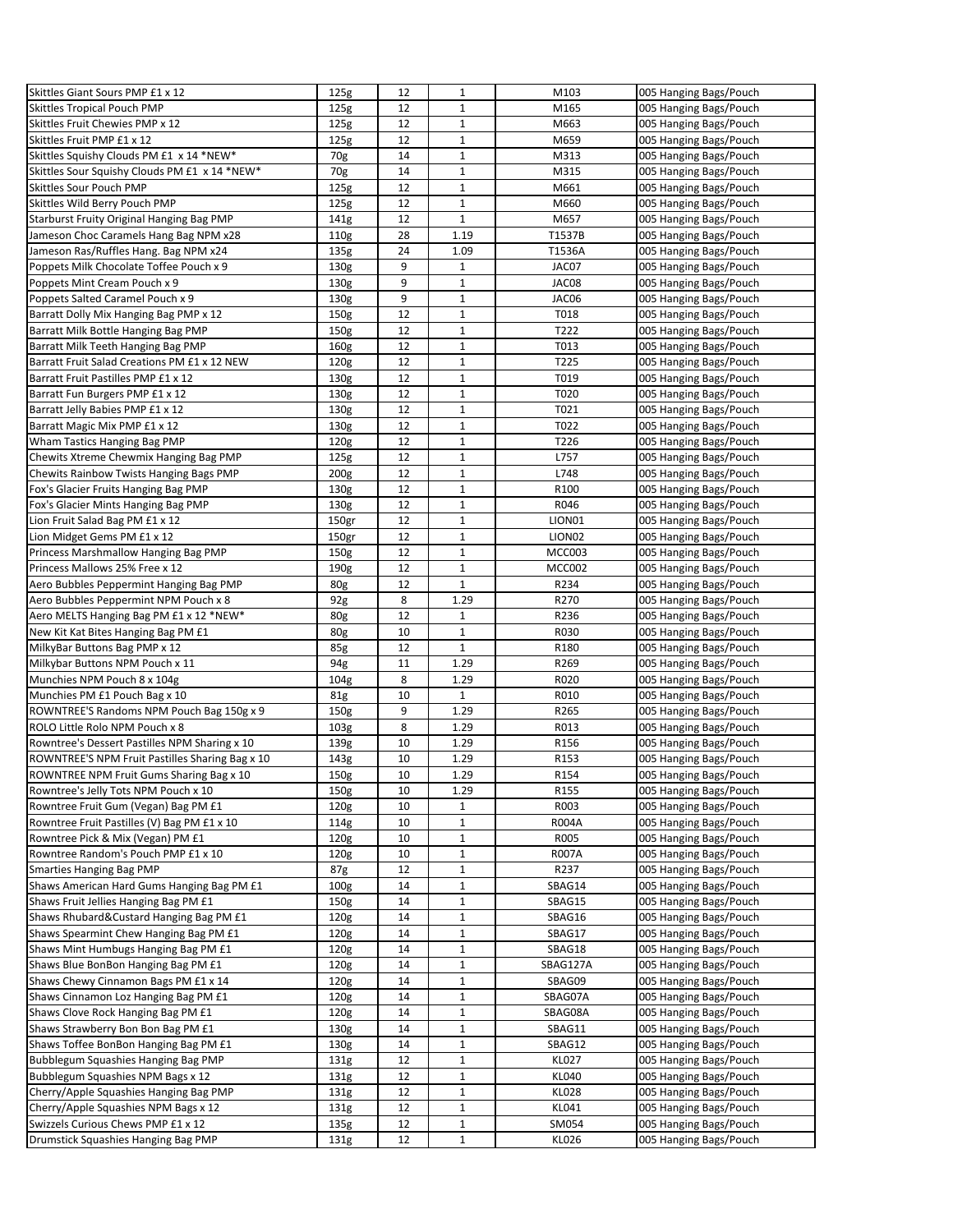| Drumstick Squashies NPM Bags x 12              | 131g             | 12  | $\mathbf{1}$ | <b>KL039</b>     | 005 Hanging Bags/Pouch   |
|------------------------------------------------|------------------|-----|--------------|------------------|--------------------------|
| Rhu & Custard Squashies NPM Bags x 12          | 131g             | 12  | $\mathbf{1}$ | <b>KL038</b>     | 005 Hanging Bags/Pouch   |
| Swizzels Puds Hanging Bag PMP                  | 135g             | 12  | $\mathbf 1$  | <b>KL050</b>     | 005 Hanging Bags/Pouch   |
| Loadsa Chews + 40% x 12                        |                  | 12  | $\mathbf{1}$ | SM058            |                          |
|                                                | 189g             |     |              |                  | 005 Hanging Bags/Pouch   |
| Swizzels Refreshers Hanging Bag PMP £1         | 142g             | 12  | $1\,$        | SM988            | 005 Hanging Bags/Pouch   |
| Rhubarb & Custard Squashies Hanging Bag PMP    | 131 <sub>g</sub> | 12  | $\mathbf{1}$ | <b>KL042</b>     | 005 Hanging Bags/Pouch   |
| Drumstick Squashies Bubblegum PM 50p x 24      | 45g              | 24  | 0.5          | SM040            | 005 Hanging Bags/Pouch   |
| Drumstick Squashies Cherry & Apple PM 50p x 24 | 45g              | 24  | 0.5          | SM044            | 005 Hanging Bags/Pouch   |
| Originals Love Hearts PMP £1 x 12              | 142g             | 12  | $\mathbf{1}$ | <b>KL036</b>     | 005 Hanging Bags/Pouch   |
| Riesen Chocolate PM £1 Hanging Bag x 12        | 110g             | 12  | $\mathbf{1}$ | <b>RIE003</b>    | 005 Hanging Bags/Pouch   |
| Mentos Mint Flavour Share Bag x 12             | 135g             | 12  | $1\,$        | MM447            | 005 Hanging Bags/Pouch   |
| Mentos Fruit Flavour Share Bag x 12            | 135g             | 12  | $1\,$        | MM448            | 005 Hanging Bags/Pouch   |
| Werther Creamy Filling Hanging Bag PMP         |                  |     |              |                  |                          |
|                                                | 110g             | 12  | $\mathbf 1$  | SHS807A          | 005 Hanging Bags/Pouch   |
| Werthers Soft Caramel Hang Bag PMP             | 110g             | 12  | $\mathbf{1}$ | <b>SHS815A</b>   | 005 Hanging Bags/Pouch   |
| Werthers Eclairs Hanging Bag PMP               | 100 <sub>g</sub> | 12  | $\mathbf 1$  | <b>SHS808A</b>   | 005 Hanging Bags/Pouch   |
| Werthers Butter Candies Hanging Bag PMP        | 110g             | 12  | $\mathbf{1}$ | <b>SHS812</b>    | 005 Hanging Bags/Pouch   |
| Werthers Creamy Toffee Hanging Bag PMP         | 110g             | 12  | $\mathbf{1}$ | SHS342A          | 005 Hanging Bags/Pouch   |
| Cadbury '99' Flakes                            | 8.25g            | 144 | 0.2          | C330             | 006 Standard Bars & Bags |
| Cadbury Boost Biscuit<br>48 x 75p              | 48.5g            | 48  | 0.79         | C872             | 006 Standard Bars & Bags |
| Cadbury Bournville Std x 36                    | 37.5g            | 36  | 0.75         | C029             | 006 Standard Bars & Bags |
| Cadbury Dairy Milk Caramel Std Bar x 48        | 45g              | 48  | 0.79         | C991             | 006 Standard Bars & Bags |
| Cadbury Dublin Caramello x 48                  | 50g              | 48  | $\mathbf{1}$ | C234             | 006 Standard Bars & Bags |
|                                                |                  |     |              |                  |                          |
| Cadbury Crunchie Bar Std x 48                  | 40 <sub>g</sub>  | 48  | 0.79         | C074             | 006 Standard Bars & Bags |
| Cadbury Dairy Milk std bar                     | 45g              | 48  | 0.79         | C346             | 006 Standard Bars & Bags |
| Cadbury Double Decker 48 x 75p                 | 54.5g            | 48  | 0.79         | C719             | 006 Standard Bars & Bags |
| Cadbury Dublin Dairy Milk x 48                 | 53g              | 48  | 1.1          | C235             | 006 Standard Bars & Bags |
| Cadbury Dublin Fruit & Nut x 48                | $54g$            | 48  | 1.1          | C232             | 006 Standard Bars & Bags |
| Cadbury Dublin Mint Crisp x 48                 | 54g              | 48  | 1.1          | C233             | 006 Standard Bars & Bags |
| Cadbury Dublin Golden Crisp x 48               | 54g              | 48  | 1.1          | C240             | 006 Standard Bars & Bags |
| Cadbury Dublin Whole Nut x 48                  | 55g              | 48  | 1.1          | C <sub>231</sub> | 006 Standard Bars & Bags |
| Cadbury Flake 48 x 75p                         | 32 <sub>g</sub>  | 48  | 0.79         | C <sub>260</sub> | 006 Standard Bars & Bags |
|                                                | 49g              | 48  | 0.79         | C369             |                          |
| Cadbury Fruit Nut std bar                      |                  |     |              |                  | 006 Standard Bars & Bags |
| Cadbury Picnic Std bar NPM x 36                | 48.4g            | 36  | 0.8          | C564             | 006 Standard Bars & Bags |
| Cadbury Shortcake Snack x 36                   | 40g              | 36  | 0.7          | C201             | 006 Standard Bars & Bags |
| Cadbury Star Bar x 32                          | 49g              | 32  | 0.79         | C828A            | 006 Standard Bars & Bags |
| Cad Dublin Turkish Bar x 48                    | 50g              | 48  | 1.1          | C238             | 006 Standard Bars & Bags |
| Cadbury Twirl Std x 48                         | 43g              | 48  | 0.8          | C <sub>169</sub> | 006 Standard Bars & Bags |
| Cadbury Whole Nut std bar                      | 45g              | 48  | 0.79         | C357             | 006 Standard Bars & Bags |
| Cadbury Wispa Gold 48 x 80p                    | 48g              | 48  | 0.8          | C845             | 006 Standard Bars & Bags |
| Cadbury Wispa Bar 36g 48 x 80p                 | 36g              | 48  | 0.8          | C844             | 006 Standard Bars & Bags |
| Cadbury Crunchie 48 x PM 60p Bars              | 40g              | 48  | 0.6          | C727             | 006 Standard Bars & Bags |
|                                                |                  |     |              |                  |                          |
| Cadbury Dairy Milk 48 x PM 60p Bars            | 45g              | 48  | 0.6          | C725             | 006 Standard Bars & Bags |
| Cadbury Dairy Milk Caramel PM 60p x 48         | 45g              | 48  | 0.6          | C734             | 006 Standard Bars & Bags |
| Cadbury Boost 48 x PM 60p Bars                 | 48.5g            | 48  | 0.6          | C731             | 006 Standard Bars & Bags |
| Cadbury Double Decker 48 x PM 60p Bars         | 54.5g            | 48  | 0.6          | C730             | 006 Standard Bars & Bags |
| Cadbury Star Bar 32 x PM 60p Bars              | 49g              | 32  | 0.6          | C733             | 006 Standard Bars & Bags |
| Cadbury Twirl PM 60p Bars x 48                 | 43g              | 48  | 0.6          | C726             | 006 Standard Bars & Bags |
| Cadbury Wispa 48 x PM 60p Bars                 | 36g              | 48  | 0.6          | C728             | 006 Standard Bars & Bags |
| Cadbury Wispa Gold 48 x PM 60p Bars            | 48g              | 48  | 0.6          | C729             | 006 Standard Bars & Bags |
| Daim Standard Bar 28g<br>36 x 75p              | 28g              | 36  | 0.75         | KR90967          | 006 Standard Bars & Bags |
| Frys Chocolate Cream<br>48 x 79p               | 49g              | 48  | 0.79         | C118             | 006 Standard Bars & Bags |
| Frys Turkish Delight Std x 48                  | 51 <sub>g</sub>  | 48  | 0.79         | C416             | 006 Standard Bars & Bags |
| Cadbury Twirl Orange x 48                      |                  | 48  | 0.8          | C <sub>180</sub> | 006 Standard Bars & Bags |
|                                                | 43 <sub>g</sub>  |     |              |                  |                          |
| Kinder Bueno White Std Bars x 30               | 39g              | 30  | 0.89         | FER46            | 006 Standard Bars & Bags |
| Kinder Bueno White PMP 60p x 30                | 41g              | 30  | 0.6          | FER46A           | 006 Standard Bars & Bags |
| Kinder Bueno Std Bars x 30                     | 43 <sub>g</sub>  | 30  | 0.89         | FER43            | 006 Standard Bars & Bags |
| Kinder Bueno Bar PMP 60p x 30                  | 43g              | 30  | 0.6          | FER43A           | 006 Standard Bars & Bags |
| Bounty Dark Std x 24                           | 57g              | 24  | 0.75         | M392             | 006 Standard Bars & Bags |
| Bounty Milk Std x 24                           | 57g              | 24  | 0.75         | M039             | 006 Standard Bars & Bags |
| Bounty Twin Milk PM 60p x 24                   | 57g              | 24  | 0.6          | M311             | 006 Standard Bars & Bags |
| Galaxy Caramel Standard Bar x 24               | 48g              | 24  | 0.79         | M021             | 006 Standard Bars & Bags |
| Galaxy Milk Std Bar 42g x 24                   | 42g              | 24  | 0.79         | M261             | 006 Standard Bars & Bags |
| <b>Galaxy Ripple Single</b>                    |                  | 36  |              |                  |                          |
| 36 x 69p                                       | 33 <sub>g</sub>  |     | 0.69         | M308             | 006 Standard Bars & Bags |
| Galaxy Ripple PM 60p x 36                      | 33g              | 36  | 0.6          | M708             | 006 Standard Bars & Bags |
| M&M's Chocolate Std Bag 24 x 69p               | 45g              | 24  | 0.69         | M757             | 006 Standard Bars & Bags |
| M&M's Crispy Std Bags 24 x 69p                 | 36g              | 24  | 0.69         | M399             | 006 Standard Bars & Bags |
| M&M's Peanut Std Bags 24 x 69p                 | 45g              | 24  | 0.69         | M396             | 006 Standard Bars & Bags |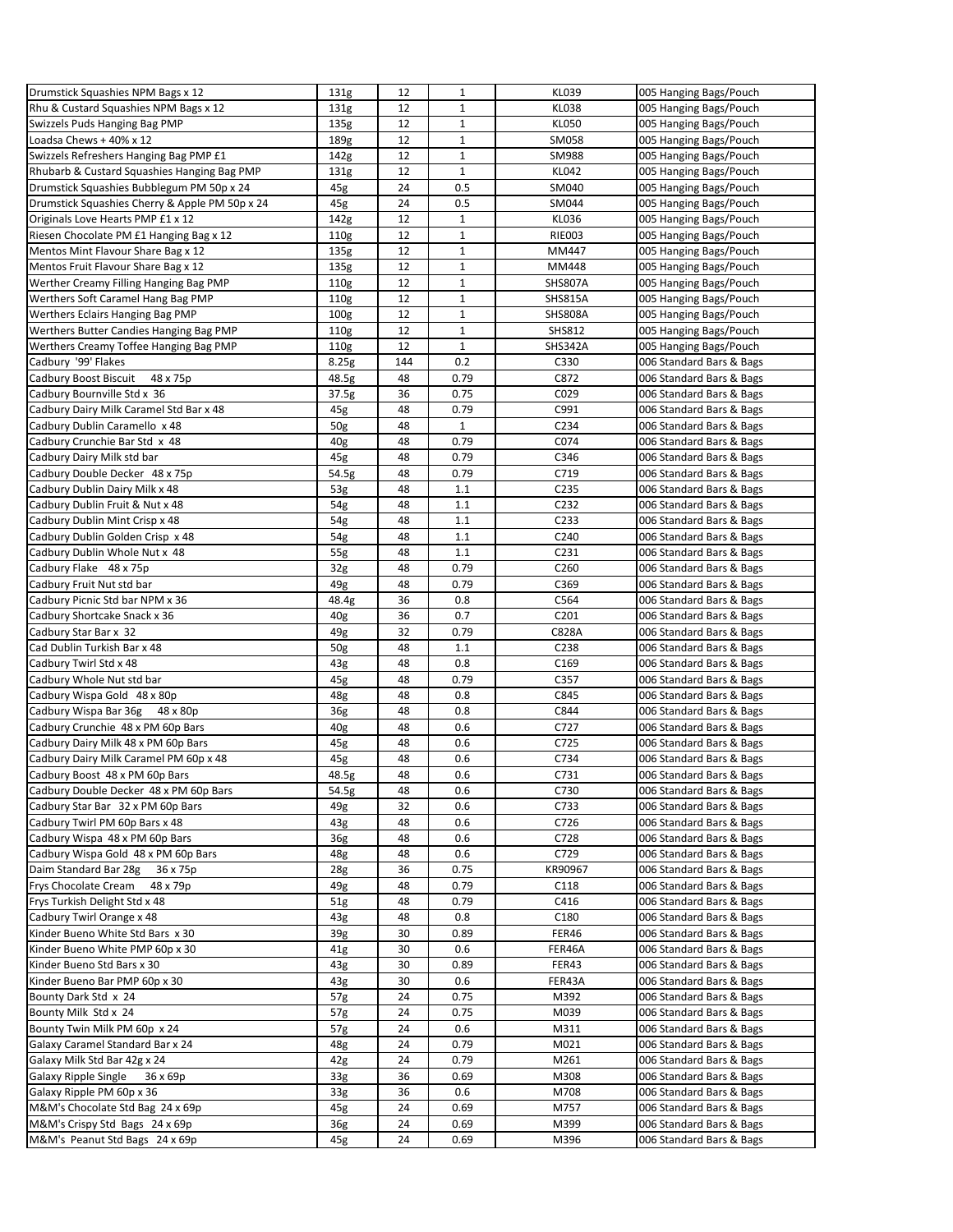| M&M's Peanut Chocolate Bar 34g                   | 34g             | 24           | 0.69         | M420             | 006 Standard Bars & Bags |
|--------------------------------------------------|-----------------|--------------|--------------|------------------|--------------------------|
| Maltesers Standard Bags x 40                     | 37 <sub>g</sub> | 40           | 0.79         | M280             | 006 Standard Bars & Bags |
| Maltesers Standard Bags x 25's                   | 37 <sub>g</sub> | 25           | 0.7          | HANC27           | 006 Standard Bars & Bags |
| Maltesers Standard Bags PM 60p x 40              | 37 <sub>g</sub> | 40           | 0.6          | M703             | 006 Standard Bars & Bags |
| Mars Bar Single x 48's                           | 51 <sub>g</sub> | 48           | 0.7          | M721             | 006 Standard Bars & Bags |
| Mars Bar Single PM 60p x 48                      | 51g             | 48           | 0.6          | M700             | 006 Standard Bars & Bags |
| Mars Duo x 32                                    | 78.5g           | 32           | 0.95         | M180             | 006 Standard Bars & Bags |
| Milky Way Single 56 x 21.5gr 25p                 | 21.5g           | 56           | 0.25         | M046A            | 006 Standard Bars & Bags |
| Milky Way Crispy Roll Std Twin Single x 24       | 22.5g           | 24           | 0.5          | M810             | 006 Standard Bars & Bags |
| Milky Way Magic Stars Std x 36                   | 33 <sub>g</sub> | 36           | 0.66         | M196             | 006 Standard Bars & Bags |
| Milky Way DUO x 28                               | 43g             | 28           | 0.6          | M059A            | 006 Standard Bars & Bags |
| Minstrels Standard Bags 40 x 70p                 | 42g             | 40           | 0.7          | M754             | 006 Standard Bars & Bags |
| Revels Standard Bags 36 x 70p                    | 35 <sub>g</sub> | 36           | 0.7          | M038             | 006 Standard Bars & Bags |
| Snickers Single PM 60p x 48                      | 48g             | 48           | 0.6          | M701             | 006 Standard Bars & Bags |
| Snickers Duo x 32                                | 83g             | 32           | 0.95         | M401             | 006 Standard Bars & Bags |
| Snickers Std Bars NPM x 48                       | 48g             | 48           | 0.7          | M726             | 006 Standard Bars & Bags |
| Twix Twin Std Bar NPM x 25's                     | 50g             | 25           | 0.75         | M994             | 006 Standard Bars & Bags |
| Twix Twin Std Bar NPM x 32's                     | 50 <sub>g</sub> | 32           | 0.65         | M049A            | 006 Standard Bars & Bags |
| Twix Twin PM 60p x 32                            |                 | 32           | 0.6          | M702             | 006 Standard Bars & Bags |
|                                                  | 50g             |              |              |                  |                          |
| Twix XTRA x 24                                   | 75g             | 24<br>36     | 0.95<br>0.55 | M986<br>M167     | 006 Standard Bars & Bags |
| Skittles Fruits Std bags x 36                    | 45g             |              |              |                  | 006 Standard Bars & Bags |
| Skittles Crazy Sours Std x 36                    | 45g             | 36           | 0.55         | M02              | 006 Standard Bars & Bags |
| Skittles Tropical Std bag x 36                   | 45g             | 36           | 0.55         | M169             | 006 Standard Bars & Bags |
| Skittles Wild Berry Std bag x 36                 | 45g             | 36           | 0.55         | M170             | 006 Standard Bars & Bags |
| Starburst Orig. Chews Roll Pack x 24 NPM         | 45g             | 24           | 0.59         | M302             | 006 Standard Bars & Bags |
| Aero Bubbly Bar Milk PMP 60p x 24                | 36g             | 24           | 0.6          | R910             | 006 Standard Bars & Bags |
| Aero Bubbly Bar Peppermint PMP 60p               | 36g             | 24           | 0.6          | R911             | 006 Standard Bars & Bags |
| Aero Milk Chocolate std Bar x 24                 | 36g             | 24           | 0.75         | <b>R888A</b>     | 006 Standard Bars & Bags |
| Aero Peppermint std Bar x 24                     | 36g             | 24           | 0.75         | <b>R895A</b>     | 006 Standard Bars & Bags |
| After Eight Munchies x 36                        | 60G             | 36           | 0.9          | R006             | 006 Standard Bars & Bags |
| Kit Kat CHUNKY Milk Std x 24                     | 40 <sub>g</sub> | 24           | 0.75         | R044             | 006 Standard Bars & Bags |
| Kit Kat Chunky Salted Caramel Popcorn x 24 *NEW* | 42g             | 24           | 0.75         | R032             | 006 Standard Bars & Bags |
| Kit Kat 4 Finger Milk Single x 24                | 41.5g           | 24           | 0.75         | R190             | 006 Standard Bars & Bags |
| Lion Bar Std x 36                                | 50g             | 36           | 0.7          | R872             | 006 Standard Bars & Bags |
| MilkyBar Medium Bar 25g x 40                     | 25 <sub>g</sub> | 40           | 0.7          | R420             | 006 Standard Bars & Bags |
| Milkybar Buttons 30g x 48                        | 30 <sub>g</sub> | 48           | 0.7          | R614             | 006 Standard Bars & Bags |
| Munchies Milk x 36                               | 52 <sub>g</sub> | 36           | 0.9          | R101             | 006 Standard Bars & Bags |
| Rolo Tube Std x 36                               | 52 <sub>g</sub> | 36           | 0.7          | R110             | 006 Standard Bars & Bags |
| Smarties WHITE Hexatube x 24 ** NEW**            | 38g             | 24           | 0.79         | R246             | 006 Standard Bars & Bags |
| Toffee Crisp Bars Std x 24                       | 38g             | 24           | 0.7          | R043A            | 006 Standard Bars & Bags |
| Yorkie Milk Std x 24                             | 46g             | 24           | 0.75         | R373             | 006 Standard Bars & Bags |
| Fruit Gum Std Bags x 24                          | 43.5g           | 24           | 0.65         | R182             | 006 Standard Bars & Bags |
| Fruit Pastilles Tube 50g x 32                    | 50gr            | 32           | 0.65         | R035A            | 006 Standard Bars & Bags |
| Jelly Tots Std Bag x 36                          | 42g             | 36           | 0.65         | R478             | 006 Standard Bars & Bags |
| Polo Mint Sugar Free x 32                        | 33.3g           | 32           | 0.59         | R192A            | 006 Standard Bars & Bags |
| Terry's Chocolate Orange Std Bar                 | 35 <sub>g</sub> | 30           | 0.75         | KR9096           | 006 Standard Bars & Bags |
| Tayto Chocolate Cheese & Onion Bar               | 50g             | 24           | $\mathbf{1}$ | <b>TAY24</b>     | 006 Standard Bars & Bags |
| Reese's Nutrageous Std Bar x 18                  | 47g             | 18           | 0.92         | <b>REE001</b>    | 006 Standard Bars & Bags |
| Millions Cola Jars 2.27kg                        | 2.27kg          | $\mathbf{1}$ | 0            | JB01             | 007 Weighouts            |
| Millions Strawberry Jar 2.27kg                   | 2.27kg          | 1            | 0            | JB <sub>02</sub> | 007 Weighouts            |
| Sweetzone Energy Pencils 1Kg Bag                 | 1Kg             | $\mathbf{1}$ | 0            | SWZ101           | 007 Weighouts            |
| Sweetzone Foam Apples 1Kg Bag                    | 1Kg             | 1            | 0            | SWZ102           | 007 Weighouts            |
| Sweetzone Foam Lemons 1Kg Bag                    | 1Kg             | 1            | 0            | SWZ103           | 007 Weighouts            |
| Sweetzone Rainbow Bricks 1Kg Bag                 | 1Kg             | 1            | 0            | SWZ105           | 007 Weighouts            |
| Sweetzone Rhu & Custard Mini Pencils 1Kg Bag     | 1 <sub>Kg</sub> | 1            | 0            | SWZ106           | 007 Weighouts            |
| Sweetzone Watermelon Slices 1Kg Bag              | 1Kg             | $\mathbf{1}$ | 0            | SWZ107           | 007 Weighouts            |
|                                                  |                 |              |              |                  | 007 Weighouts            |
| Sweetzone Blue Raspberry Bottles 1Kg Bag         | 1Kg             | 1            | 0<br>0       | SWZ108           |                          |
| Sweetzone Fizzy Blue Bottles 1Kg Bag             | 1Kg             | 1            |              | SWZ109           | 007 Weighouts            |
| Sweetzone Fizzy Cola Bottles 1Kg Bag             | 1Kg             | $\mathbf{1}$ | 0            | SWZ110           | 007 Weighouts            |
| Sweetzone Fizzy Cherry Bottles 1Kg Bag           | 1Kg             | 1            | 0            | SWZ111           | 007 Weighouts            |
| Sweetzone Jelly Turtles 1Kg Bag                  | 1Kg             | $\mathbf{1}$ | 0            | SWZ112           | 007 Weighouts            |
| Sweetzone Fizzy Blue & White Stars 1Kg Bag       | 1Kg             | 1            | 0            | SWZ113           | 007 Weighouts            |
| Sweetzone Gummy Pizza 1Kg Bag                    | 1Kg             | 1            | 0            | SWZ114           | 007 Weighouts            |
| Sweetzone Jelly Blue Twist Kisses 1Kg Bag        | 1Kg             | 1            | 0            | SWZ115           | 007 Weighouts            |
| Sweetzone Super Strawberriolas 1Kg Bag           | 1 <sub>Kg</sub> | $\mathbf{1}$ | 0            | SWZ116           | 007 Weighouts            |
| Sweetzone Mini Mallows Pink & White 1Kg Bag      | 1Kg             | $\mathbf{1}$ | 0            | SWZ117           | 007 Weighouts            |
| Jamesons Choc Caramel Jar 82p/100g               | 1.5kg           | 1            | 0            | T552             | 007 Weighouts            |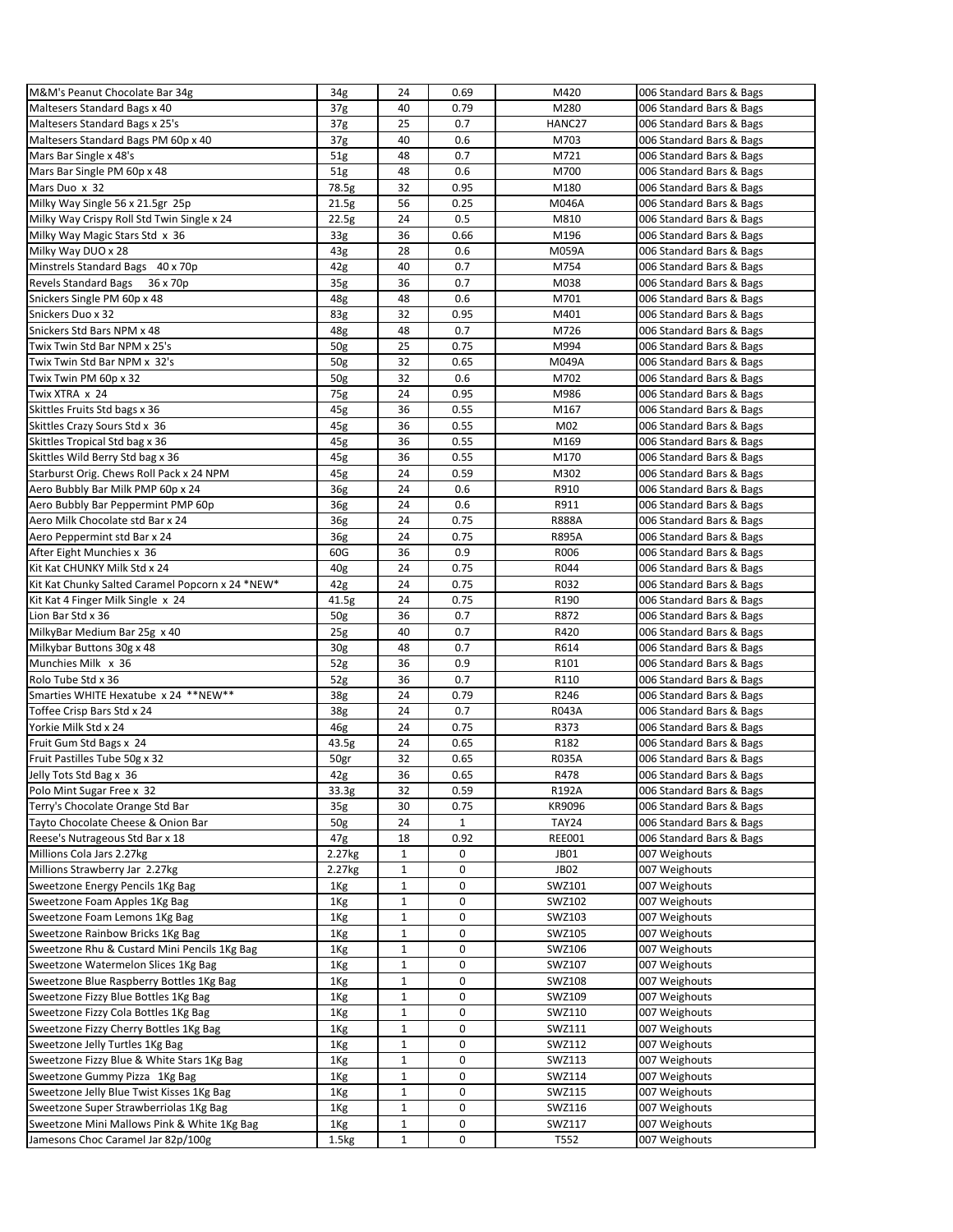| Jamesons Rasp/Ruffle Jar 1.5kg                                            | 1.5kg             | $\mathbf{1}$ | 0                    | T551         | 007 Weighouts                      |
|---------------------------------------------------------------------------|-------------------|--------------|----------------------|--------------|------------------------------------|
| Lion Fruit Salad 2Kg 73p/100g                                             | 2kg               | 1            | 0                    | LY4602       | 007 Weighouts                      |
| Lion Midget Gems 2Kg 73p/100g                                             | 2kg               | $\mathbf{1}$ | 0                    | LY4601       | 007 Weighouts                      |
| Lion Football Gums 2Kg 73p/100g                                           | 2kg               | 1            | 0                    | LY4608       | 007 Weighouts                      |
| Lion Wine Gums 2Kg 73p/100g                                               | 2kg               | $\mathbf{1}$ | 0                    | LY4603       | 007 Weighouts                      |
| Taveners Eclairs Jars 65p/100g                                            | 1.5kg             | $\mathbf{1}$ | 0                    | T544         | 007 Weighouts                      |
| Rose Fizzy Fangs Bag 1.8Kg                                                | 1.8 <sub>kg</sub> | 240          | 0.05                 | ROS07        | 007 Weighouts                      |
| Rose Jelly Fangs 1.8Kg Bag                                                | 1.8 <sub>kg</sub> | 240          | 0.05                 | <b>ROS12</b> | 007 Weighouts                      |
| Shaws Cinnamon Loz Jar 75p/100gr                                          |                   | $\mathbf{1}$ | 0                    | SJAR40       | 007 Weighouts                      |
| Shaws Brandy Balls Wrp. 75p /100g**                                       | 2KG               | $\mathbf{1}$ | 0                    | SJAR01       | 007 Weighouts                      |
| Shaws Brandy Balls Unwrp.75p/100g**                                       | 3KG               | $\mathbf{1}$ | 0                    | SJAR16       | 007 Weighouts                      |
| Shaws Clove Rock Jars 75p/100g****                                        | 3KG               | $\mathbf{1}$ | 0                    | SJAR13       | 007 Weighouts                      |
| Shaws Choc Toffee Roll Jars                                               | 2kg               | $\mathbf{1}$ | 0                    | SJAR14       | 007 Weighouts                      |
| Airwaves Menthol 3pk x 20                                                 | 3pk               | 20           | $\mathbf{1}$         | WD21         | 008 Chewing Gum                    |
| Airwaves Black Mint 30 x 54p                                              | 10piec            | 30           | 0.56                 | <b>WD15</b>  | 008 Chewing Gum                    |
| Airwaves Blackcurrant 30 x 54p                                            | 10piec            | 30           | 0.56                 | <b>WD18</b>  | 008 Chewing Gum                    |
| Airwaves Cherry<br>30 x 54p                                               | 10piec            | 30           | 0.56                 | WD16         | 008 Chewing Gum                    |
| Airwaves Extreme Menthol 30 x 54p                                         | 10piec            | 30           | 0.56                 | WD19         | 008 Chewing Gum                    |
| Airwaves Menthol 30 x 54p                                                 | 10piec            | 30           | 0.56                 | <b>WD17</b>  | 008 Chewing Gum                    |
| Extra Apple Sugar Free Gum * NEW *                                        | 10piec            | 30           | 0.51                 | WEXA         | 008 Chewing Gum                    |
| Extra Apple 3pk x 20 **NEW**                                              | 3pk               | 20           | $\mathbf{1}$         | WEXA3        | 008 Chewing Gum                    |
| Extra Blueberry Sugar Free Gum * NEW *                                    | 10piec            | 30           | 0.51                 | WEXB         | 008 Chewing Gum                    |
| Extra Bubblemint 3pk x 20                                                 | 3pk               | 20           | $\mathbf{1}$         | WEXB3        | 008 Chewing Gum                    |
| Extra Cool Breeze Gum                                                     | 10piec            | 30           | 0.51                 | <b>WEXC</b>  | 008 Chewing Gum                    |
| Extra Cool Breeze S/Free 3pk x 20                                         | 3pk               | 20           | $\mathbf{1}$         | WEXC3        | 008 Chewing Gum                    |
| 30 x 54p                                                                  |                   | 30           | 0.56                 | WEXIP        |                                    |
| Extra Ice Peppermint                                                      | 10piec<br>10piec  | 30           | 0.56                 | WEXIS        | 008 Chewing Gum<br>008 Chewing Gum |
| Extra Ice Spearmint 30 x 54p                                              |                   |              |                      |              |                                    |
| Extra Ice White 30 x 54p                                                  | 10piec            | 30           | 0.56<br>$\mathbf{1}$ | WEXIW        | 008 Chewing Gum                    |
| Extra Melon Mint 3pk x 20 ** NEW **<br>Extra Blueberry 3pk x 20 ** NEW ** | 3pk               | 20           |                      | WEXM3        | 008 Chewing Gum                    |
|                                                                           | 3pk               | 20           | $\mathbf{1}$         | WEXY3        | 008 Chewing Gum                    |
| Extra Peppermint Gum                                                      | 10piec            | 30           | 0.51                 | <b>WEXP</b>  | 008 Chewing Gum                    |
| Extra Peppermint S/Free 3pk x 20                                          | 3pk               | 20           | $\mathbf{1}$         | WEXP3        | 008 Chewing Gum                    |
| <b>Extra Spearmint Gum</b>                                                | 10piec            | 30           | 0.51                 | WEXS         | 008 Chewing Gum                    |
| Extra Spearmint S/Free 3pk x 20                                           | 3pk               | 20           | $\mathbf{1}$         | WEXS3        | 008 Chewing Gum                    |
| Extra Strawberry S/Free Gum                                               | 10piec            | 30           | 0.51                 | WEXSP        | 008 Chewing Gum                    |
| Extra Strawberry S/Free 20 x 3 Pack                                       | 3pk               | 20           | $\mathbf{1}$         | WEXSP3       | 008 Chewing Gum                    |
| Extra White Bubblemint 30 x 54p                                           | 10piec            | 30           | 0.56                 | WEIBM        | 008 Chewing Gum                    |
| Extra White 3pk x 20                                                      | 3pk               | 20           | $\mathbf{1}$         | WEXW3        | 008 Chewing Gum                    |
| Hubba Bubba Bubble Tape Strawberry x 12                                   | 180cm             | 12           | 0.99                 | <b>WHBTS</b> | 008 Chewing Gum                    |
| Hubba Bubba Tape Fruit Bubblegum x 12                                     | 180cm             | 12           | 0.99                 | <b>WHBTB</b> | 008 Chewing Gum                    |
| Hubba Bubba Outrageous Original x 20                                      | 5piece            | 20           | 0.45                 | <b>WHBO</b>  | 008 Chewing Gum                    |
| Hubba Bubba Seriously Strawberry x 20                                     | 5piece            | 20           | 0.45                 | <b>WHBNS</b> | 008 Chewing Gum                    |
| Wrigley Juicy Fruit 14x7 Stick                                            | 7stick            | 14           | 0.4                  | WC17B        | 008 Chewing Gum                    |
| Rainblow Gum Unwrapped180 x 5p                                            | 5p                | 180          | 0.05                 | L402         | 008 Chewing Gum                    |
| Rainblow Gum Wrapped 45 x 20p                                             | 20p               | 45           | 0.2                  | L422         | 008 Chewing Gum                    |
| Coco Pops Cereal Milk Bar PM 59p x 25                                     | 20 <sub>g</sub>   | 25           | 0.59                 | KELL16       | 010 Cereals Bars                   |
| Coco Pops Cereal Bar Multipack PM £1.39 x 14                              | 6pk               | 14           | 1.39                 | KELL2A       | 010 Cereals Bars                   |
| Frosties Cereal Bar 6PK PM £1.39 x 14                                     | 6pk               | 14           | 1.39                 | KELL3A       | 010 Cereals Bars                   |
| R/Krispie Sq Delightfully Chocolatey 4pk PMP £1.99                        | 4pk               | 11           | 1.99                 | KELL42       | 010 Cereals Bars                   |
| Nutri Grain Strawberry Multipack NPM                                      | 4pk               | 12           | 1.19                 | KELL07A      | 010 Cereals Bars                   |
| R/Krispie Sq M/Mallow PM 59p (Blue) x 30                                  | 28g               | 30           | 0.59                 | KELL13       | 010 Cereals Bars                   |
| R/Krispie Sq Totally Choc PM 59p x 30                                     | 36g               | 30           | 0.59                 | KELL14       | 010 Cereals Bars                   |
| R/Krispie Sq Caramel PM 59p x 30                                          | 36g               | 30           | 0.59                 | KELL15       | 010 Cereals Bars                   |
| R/Krispie Sq Marshmallow 4pk PMP 1.99                                     | 4pk               | 11           | 1.99                 | KELL40       | 010 Cereals Bars                   |
| R/Krispie Sq Caramel 4pk PMP £1.99                                        | 4pk               | 11           | 1.99                 | KELL41       | 010 Cereals Bars                   |
| Rice Krispies Cereal Bar Multipack PM £1.39 x 14                          | 6pk               | 14           | 1.39                 | KELL4A       | 010 Cereals Bars                   |
| Special K Red Berry Bars Singles NPM x 30                                 | 21.5g             | 30           | 0.69                 | KELL10       | 010 Cereals Bars                   |
| Winders Strawberry 30 x 17g PM 40p                                        | 17 <sub>g</sub>   | 30           | 0.4                  | KELL04A      | 010 Cereals Bars                   |
| Tracker Chocolate & Peanut Std x 24                                       | 37 <sub>g</sub>   | 24           | 0.75                 | M242         | 010 Cereals Bars                   |
| Tracker Peanut & Caramel Std x 24                                         | 37 <sub>g</sub>   | 24           | 0.75                 | M214         | 010 Cereals Bars                   |
| Halls Mentholyptus Ex Strong x 20                                         | 33.5g             | 20           | 0.85                 | C008         | 011 Medicated                      |
| Halls Mentholyptus Original S/Free x 20                                   | 32 <sub>g</sub>   | 20           | 0.75                 | C006         | 011 Medicated                      |
| Halls Soothers Blackcurrant x 20                                          | 45g               | 20           | 0.85                 | C014         | 011 Medicated                      |
| Halls Soothers Cherry x 20                                                | 45g               | 20           | 0.85                 | C016         | 011 Medicated                      |
| Halls Soothers Strawberry x 20                                            | 45g               | 20           | 0.85                 | C015         | 011 Medicated                      |
| Halls Soothers Peach/Rasp x 20                                            | 45g               | 20           | 0.85                 | C020         | 011 Medicated                      |
| Halls Soothers Honey & Lemon x 20                                         | 45g               | 20           | 0.85                 | C026         | 011 Medicated                      |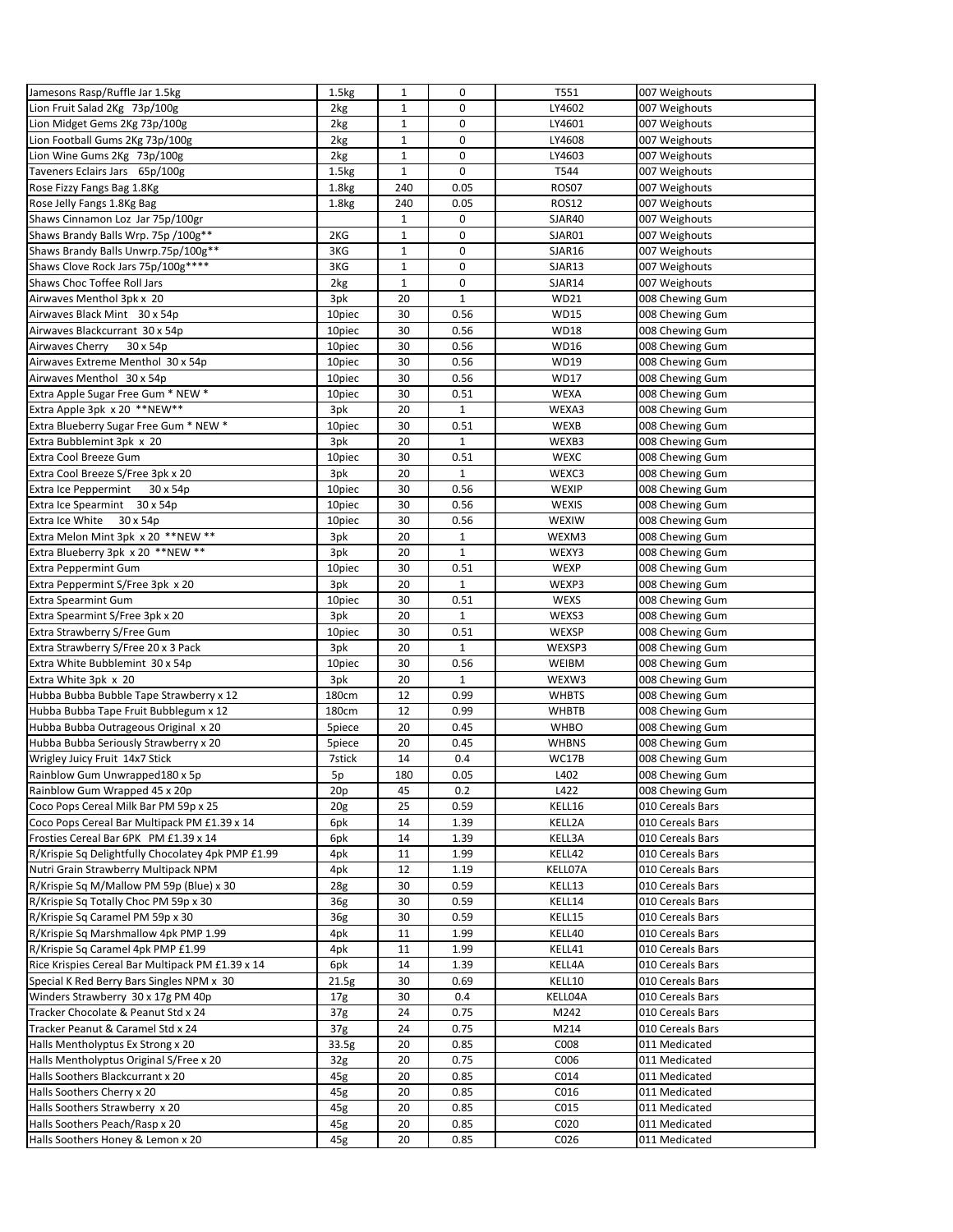| Lockets Cranberry & Blueberry x 20        | 41g             | 20 | 0.59         | M068             | 011 Medicated            |
|-------------------------------------------|-----------------|----|--------------|------------------|--------------------------|
| Lockets Extra Strong x 20                 | 43g             | 20 | 0.59         | M088             | 011 Medicated            |
| Lockets Honey&Lemon x 20                  |                 | 20 | 0.59         | M067             | 011 Medicated            |
|                                           | 43g             |    |              |                  |                          |
| Tunes Cherry x 24                         | 37 <sub>g</sub> | 24 | 0.58         | M141             | 011 Medicated            |
| Cadbury Boost Bar 4pk PM £1               | 4pk             | 9  | $\mathbf{1}$ | C1985            | 012 Multi Pack Chocolate |
| Cadbury Choc Buttons 5PACK                | 5pk             | 16 | 1.09         | C299A            | 012 Multi Pack Chocolate |
| Cad Dairy Milk Caramel 4pk x 15           | 4pk             | 15 | 1.29         | C1971            | 012 Multi Pack Chocolate |
| Cadbury Chomp Bar Multipack NPM           | 5pk             | 18 | 1.09         | C700A            | 012 Multi Pack Chocolate |
| Cadbury Crunchie Multi 4pk PMP x 10       | 4pk             | 10 | $\mathbf{1}$ | C2426            | 012 Multi Pack Chocolate |
| Cadbury Crunchie 4pk NPM x 10             | 4pk             | 10 | $\mathbf{1}$ | C790             | 012 Multi Pack Chocolate |
| Cadbury Dairy Milk Multi (4pk) x 14       | 4pk             | 14 | $\mathbf{1}$ | C931             | 012 Multi Pack Chocolate |
|                                           |                 |    |              | C698A            |                          |
| Cad Dairy Milk For Kids (Little Bars) 6pk | 6pk             | 18 | 1.09         |                  | 012 Multi Pack Chocolate |
| Double Decker Multipack Bitesize PMP £1   | 4pk             | 8  | $\mathbf{1}$ | CC718            | 012 Multi Pack Chocolate |
| Cad Double Decker Multipack NPM           | 4pk             | 8  | $\mathbf{1}$ | CC718A           | 012 Multi Pack Chocolate |
| Cadbury Flake Multi 4pk NPM x 20          | 4pk             | 20 | $\mathbf 1$  | CC782            | 012 Multi Pack Chocolate |
| Cadbury Freddo Bar Multipack NPM          | 5pk             | 30 | 1.09         | C787A            | 012 Multi Pack Chocolate |
| Cad Freddo Caramel Multipack NPM          | 5pk             | 30 | 1.09         | C796A            | 012 Multi Pack Chocolate |
| Cadbury Fudge Bar Multipack NPM           | 5pk             | 20 | 1.09         | C2627A           | 012 Multi Pack Chocolate |
| Cadbury Picnic Multipk PM £1 x 10         |                 | 10 | $\mathbf{1}$ | C783             | 012 Multi Pack Chocolate |
|                                           | 4pk             |    |              |                  |                          |
| Cadbury Picnic Multipk NPM x 10           | 4pk             | 10 | 1.19         | C783B            | 012 Multi Pack Chocolate |
| Cadbury Shortcake Snack 24 x 6pk          | 6pk             | 24 | 1.49         | C1973            | 012 Multi Pack Chocolate |
| Cadbury Time Out 6pk x 13                 | 6pk             | 13 | 1.09         | C712             | 012 Multi Pack Chocolate |
| Cadbury Twirl Multi 5PACK PMP £1          | 5pk             | 20 | $\mathbf{1}$ | C780A            | 012 Multi Pack Chocolate |
| Cadbury Wispa Multi 4pk NPM x 11          | 4pk             | 11 | $\mathbf{1}$ | C786             | 012 Multi Pack Chocolate |
| Cadbury Wispa Multi 4pk PMP x 11          | 4pk             | 11 | $\mathbf{1}$ | C847             | 012 Multi Pack Chocolate |
| Cadbury Boost Bar 4pk NPM                 |                 | 9  | $\mathbf{1}$ | C1985A           | 012 Multi Pack Chocolate |
|                                           | 4pk             |    |              |                  |                          |
| Cadbury Curly Wurly 5PK x 28              | 5pk             | 28 | 1.09         | C956             | 012 Multi Pack Chocolate |
| Cadbury Wispa GOLD Multi PMP x 11         | 4pk             | 11 | $\mathbf{1}$ | C848             | 012 Multi Pack Chocolate |
| Cadbury Daim Multipack NPM                | 3Pk             | 24 | 1.09         | KR8986           | 012 Multi Pack Chocolate |
| Fry's Chocolate Cream 3pk x 16            | 3Pk             | 16 | 1.09         | C <sub>186</sub> | 012 Multi Pack Chocolate |
| Fry's Peppermint Cream 3pk x 16           | 3Pk             | 16 | 1.09         | C187             | 012 Multi Pack Chocolate |
| Fry's Raspberry Cream Multipack NPM       | 3Pk             | 18 | 1.09         | C1984            | 012 Multi Pack Chocolate |
| Fry's Orange Cream Multipack NPM          | 3Pk             | 18 | 1.09         | C1989            | 012 Multi Pack Chocolate |
|                                           |                 |    | 1.09         | C1988            |                          |
| Fry's Turkish Delight Multipack NPM       | 3pk             | 22 |              |                  | 012 Multi Pack Chocolate |
| Kinder Bueno White Bar Multipack          | 4pk             | 11 | 2.2          | FER42            | 012 Multi Pack Chocolate |
| Kinder Chocolate T8 PMP £1                | T8              | 10 | $\mathbf{1}$ | FER44A           | 012 Multi Pack Chocolate |
| Kinder Hippo Hazelnut Multi 5pk           | 5pk             | 10 | 1.49         | FER07            | 012 Multi Pack Chocolate |
| Kinder Hippo Cocoa Cream 5pk              | 5pk             | 10 | 1.49         | <b>FER078</b>    | 012 Multi Pack Chocolate |
| Kinder Surprise Egg Multipack 32 x 3 Pack | 3Pk             | 32 | 2.29         | <b>FER004</b>    | 012 Multi Pack Chocolate |
| Maltesers TEASER Bar Multi 3pk x 15       | 3pk             | 15 | 1.29         | M742             | 012 Multi Pack Chocolate |
| Mars Snacksize Multipack (3x39.4g) PMP £1 | 3PK             | 22 | $\mathbf{1}$ | M206             | 012 Multi Pack Chocolate |
| Milkyway Multi 6pk x 13                   |                 |    |              |                  |                          |
|                                           | 6Pk             | 13 | 1.09         | M047A            | 012 Multi Pack Chocolate |
| Galaxy Ripple Multi's 3pk x 29            | 3pk             | 29 | 1.39         | M902             | 012 Multi Pack Chocolate |
| Snickers Multipack (3x41.7g) PMP £1       | 3Pk             | 22 | $\mathbf{1}$ | M205             | 012 Multi Pack Chocolate |
| Twix Twin Multi (3x40g)PMP £1             | 3Pk             | 24 | 1            | M999             | 012 Multi Pack Chocolate |
| Jameson Raspberry Ruffle Bar Multi 5pk    | 5pk             | 24 | $\mathbf{1}$ | T1538B           | 012 Multi Pack Chocolate |
| Aero Peppermint Bar Multi 4pk x 14        | 4pk             | 14 | 1.29         | R <sub>200</sub> | 012 Multi Pack Chocolate |
| Aero Caramel Multi 4pk x 14               | 4pk             | 14 | 1.29         | R037             | 012 Multi Pack Chocolate |
| Aero Milk Chocolate Bar Multi 4pk x 14    | 4pk             | 14 | 1.29         | R036             | 012 Multi Pack Chocolate |
| Animal Choc Bar 4pk x 36                  | 4pk             | 36 | $\mathbf{1}$ | R029             | 012 Multi Pack Chocolate |
|                                           |                 |    |              |                  |                          |
| Caramac Bar Multipack NPM x 3pk           | 3pk             | 24 | 1.29         | R033             | 012 Multi Pack Chocolate |
| Kit Kat 4 Finger 3pack NPM x 20           | 3pk             | 20 | $\mathbf{1}$ | R292A            | 012 Multi Pack Chocolate |
| Kit Kat Chunky NPM Multi 4pk x 24         | 4pk             | 24 | 1            | R197B            | 012 Multi Pack Chocolate |
| Nestle Lion Bar Choc Multi 4pk x 10       | 4pk             | 10 | 1.29         | R552             | 012 Multi Pack Chocolate |
| Milkybar Medium Multi (4x25g) x 24        | 4pk             | 24 | 1.19         | R201A            | 012 Multi Pack Chocolate |
| Milkybar Kid Small Bar Multi 6pk x 25     | 72g             | 25 | $\mathbf{1}$ | R639             | 012 Multi Pack Chocolate |
| Nestle Variety Bars 6pk x 12              | 264g            | 12 | 2            | R186             | 012 Multi Pack Chocolate |
|                                           |                 |    | 3            |                  |                          |
| Rolo Tubes Multi NPM x 12                 | 4pk             | 12 |              | R189A            | 012 Multi Pack Chocolate |
| Smarties Hexatube Multi 3pk x 16          | 3pk             | 16 | 1.19         | R247             | 012 Multi Pack Chocolate |
| Toffee Crisp Bar Multipack NPM x 4        | 31 <sub>g</sub> | 14 | $\mathbf{1}$ | R198A            | 012 Multi Pack Chocolate |
| Yorkie Milk Bar 3pk x 16                  | 3pk             | 16 | 1.29         | R204             | 012 Multi Pack Chocolate |
| Maynard Wine Gum Rolls Multipack NPM      | 4pk             | 21 | $\mathbf{1}$ | T509             | 013 Multi Pack Sugar     |
| Trebor Ex Strong Spearmint 12 x 4 pk      | 4pk             | 12 | $\mathbf{1}$ | C662             | 013 Multi Pack Sugar     |
| Trebor SoftFruits Multipack NPM           | 4pk             | 18 | $\mathbf{1}$ | T661             | 013 Multi Pack Sugar     |
| Starburst Multipack (3PK)                 | 3pk             | 36 | $\mathbf{1}$ | M303             | 013 Multi Pack Sugar     |
|                                           |                 |    |              |                  |                          |
| Chewits Tubes 5pk x 12                    | 5pk             | 12 | 1.19         | L738A            | 013 Multi Pack Sugar     |
| Nougat Bar Multi 4pk x 12                 | 4pk             | 12 | 1.19         | T8153            | 013 Multi Pack Sugar     |